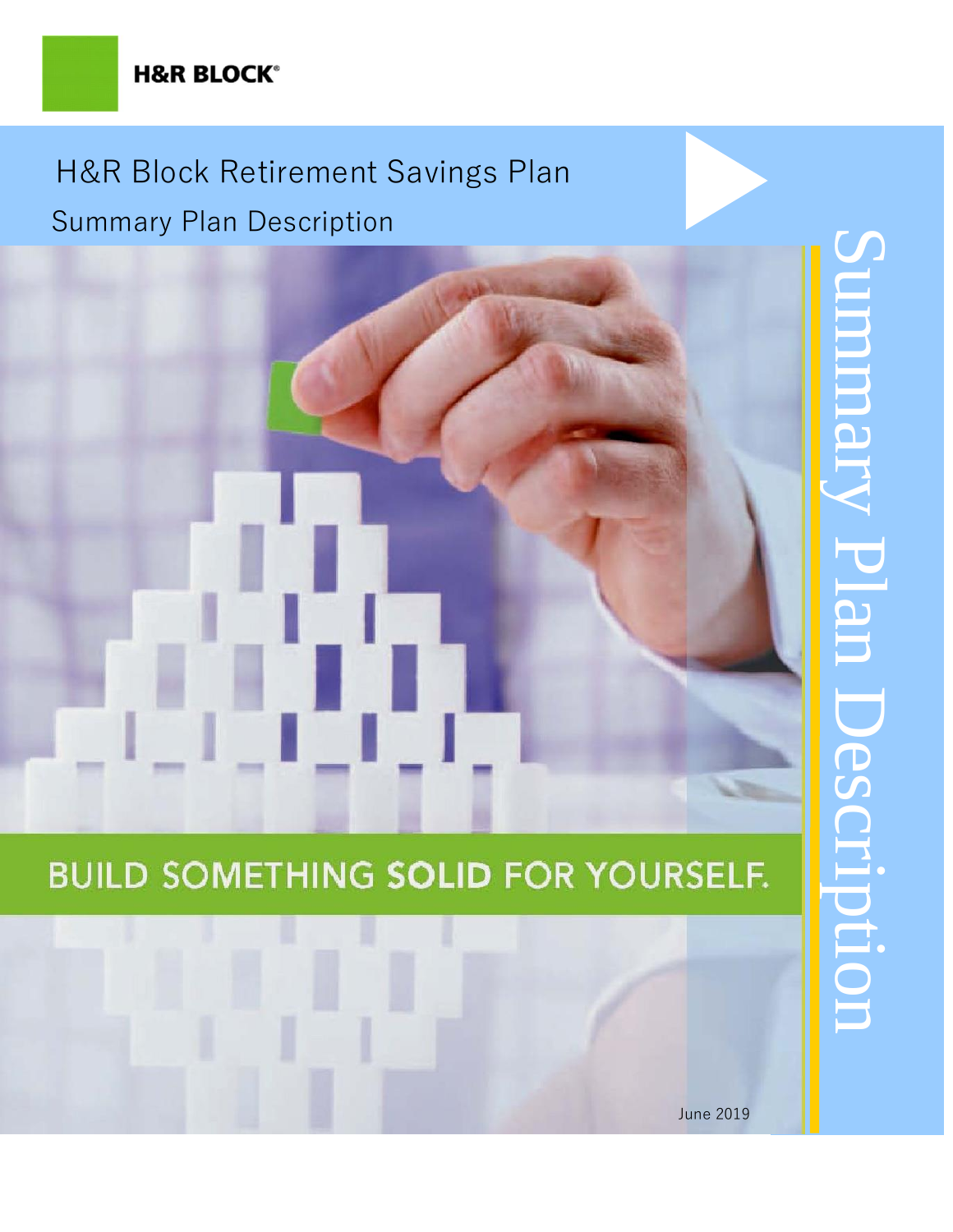The information contained herein was provided by H&R Block and is the sole responsibility of H&R Block.

FROM H&R BLOCK, INC. AND THE H&R BLOCK RETIREMENT SAVINGS PLAN

H&R Block, Inc. One H&R Block Way Kansas City, MO 64105

The date of this Summary Plan Description is June 12, 2019..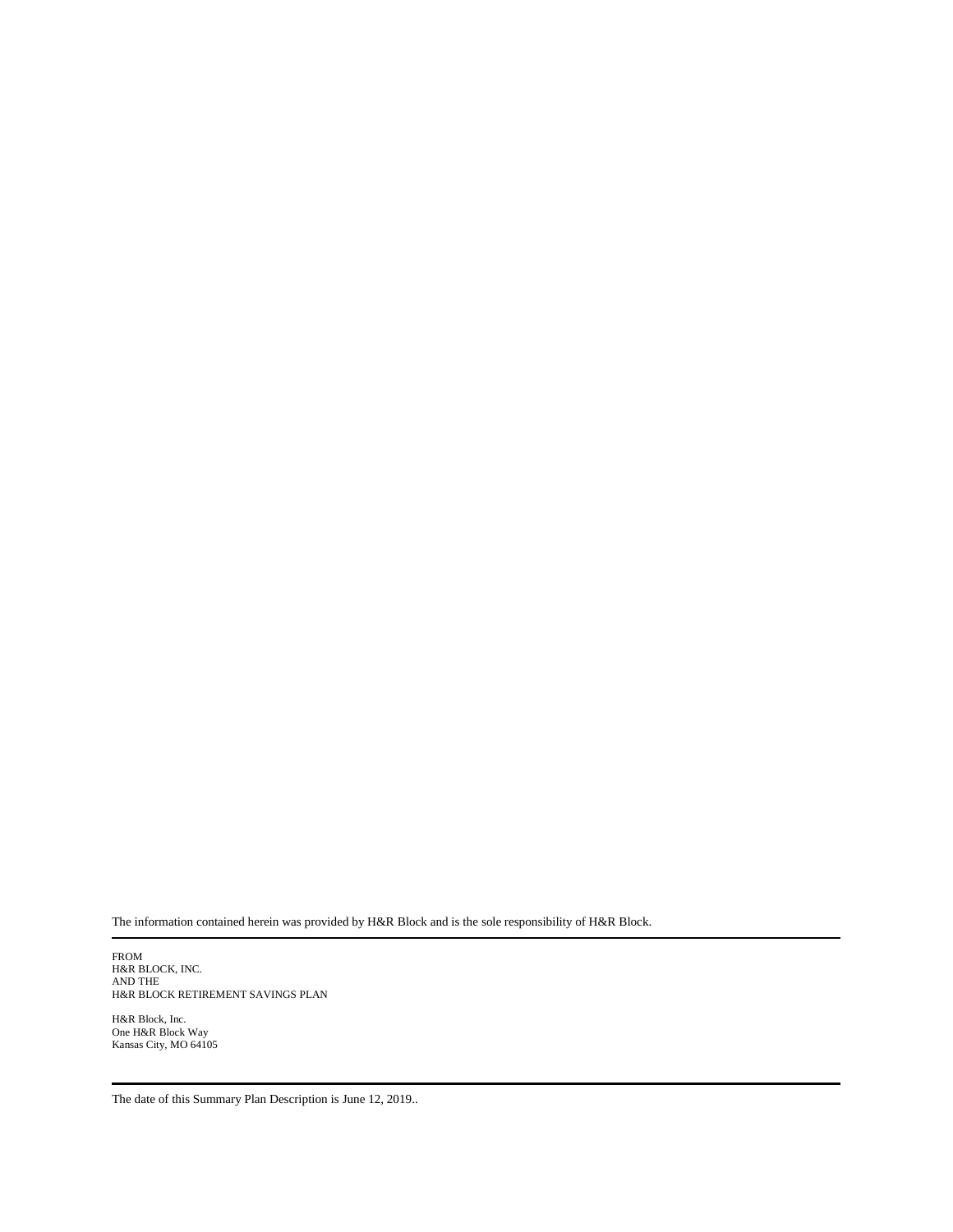### **Introduction**

This booklet contains a brief description of the H&R Block Retirement Savings Plan ("Plan") sponsored by H&R Block Management, LLC ("Company"), a Delaware Limited Liability Company and an indirect subsidiary of H&R Block, Inc. The booklet is intended to satisfy the requirements of a Summary Plan Description ("SPD") for federal labor law purposes.

This Plan provides an opportunity for you to save easily and regularly through before-tax payroll deductions, receive contributions from your Participating Employer, invest monies credited to your accounts under the Plan in professionally managed investment funds, and most importantly, save for your retirement in a tax advantaged way.

The Plan became effective on January 1, 1985, and was originally known as the H&R Block Savings Plan. On December 31, 2000, the H&R Block Savings Plan was merged with the H&R Block Profit Sharing Retirement Plan so that participants could direct the investment of any profit sharing contributions made by the Participating Employers and to lower the total expenses incurred to administer two separate retirement plans. Effective January 1, 2001, the Plan was amended and restated to, among other things, rename the H&R Block Savings Plan the H&R Block Retirement Savings Plan. The Plan was most recently restated effective January 1, 2014 and most recently amended effective January 1, 2017.

This document called a "Summary Plan Description" or "SPD" has been prepared to explain the principal provisions and operations of the Plan as of June 1, 2018. There is a formal Plan document that contains all of the terms and conditions of the Plan. This SPD does not provide any benefits or rights that are not contained in the formal Plan document. Administration of the Plan is governed by the formal Plan document. This SPD provides only a summary of the main features of the Plan and the Plan document will govern in the event of discrepancies. All capitalized terms used in this SPD and not defined in the SPD have the same meaning ascribed to them under the Plan.

### **Electronic Delivery**

This Summary Plan Description and other important Plan information may be delivered to you through electronic means. If you receive this Summary Plan Description or any other Plan information through electronic means you may request a paper copy, free of charge, from the Plan Administrator.

### **Where to Learn More**

If you have any questions after reading this booklet, please contact Fidelity, the Plan recordkeeper, at 1-877-2-RET-HRB (1-877-273-8472) or by logging on to https://netbenefits.fidelity.com.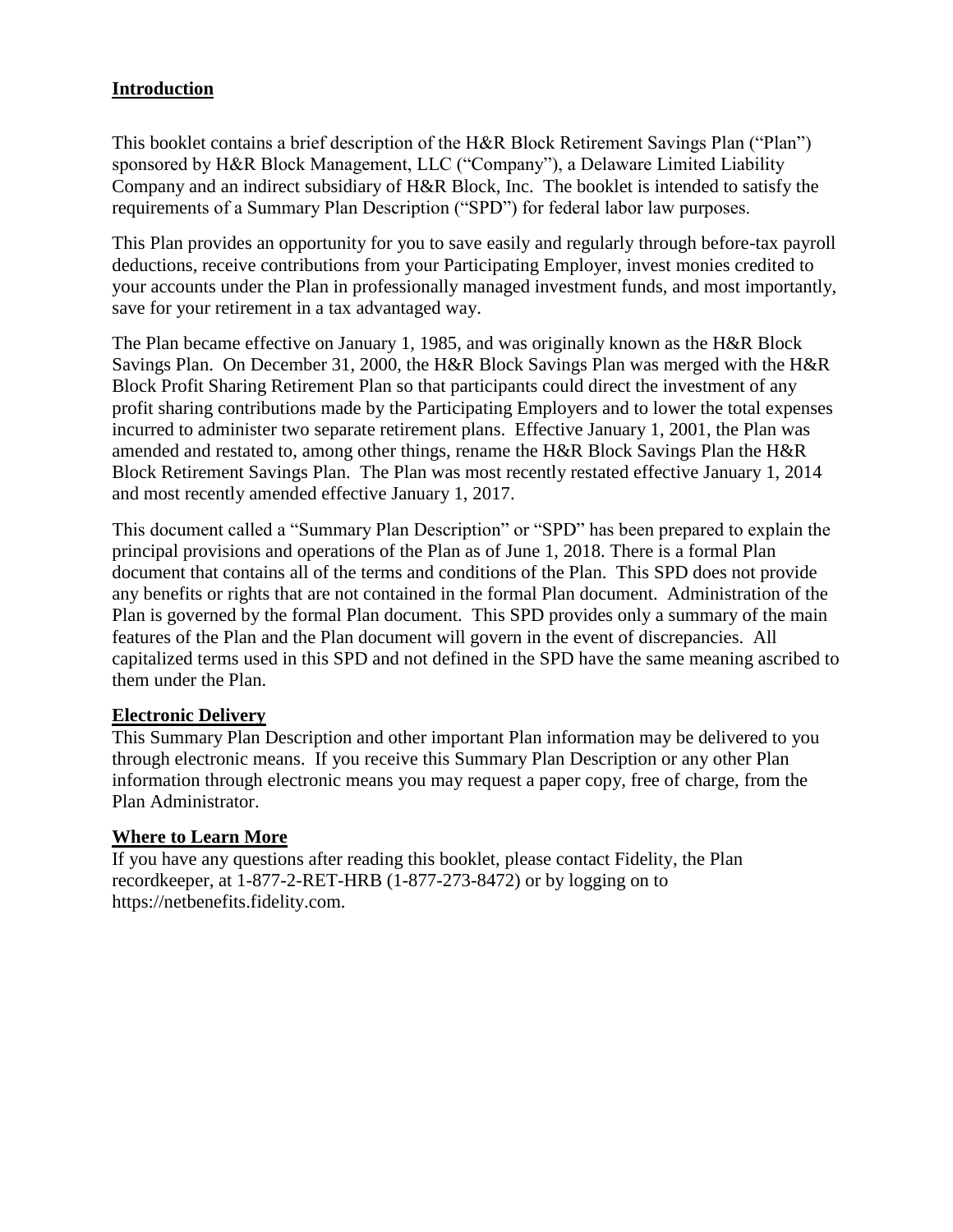# **CONTENTS**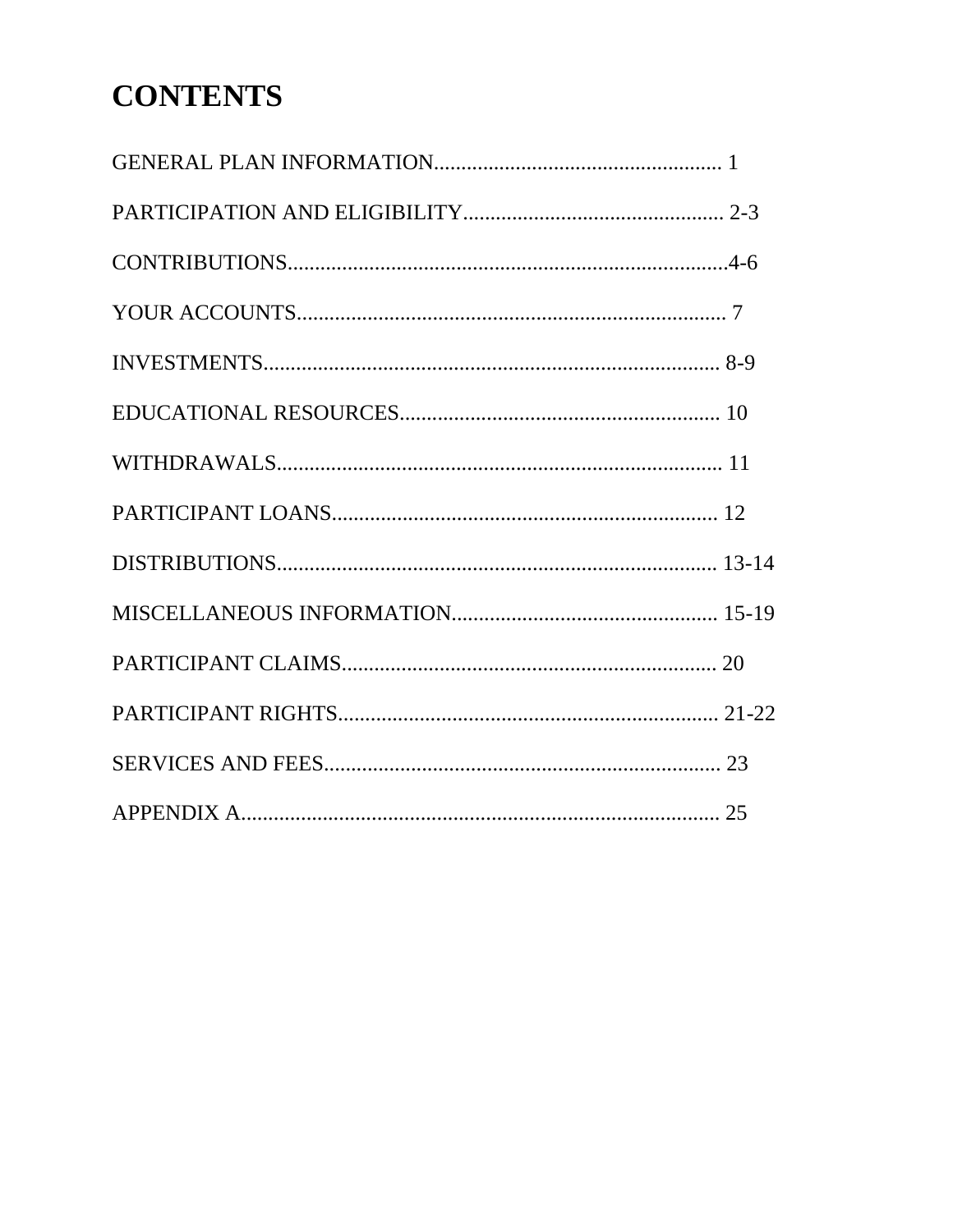### **GENERAL PLAN INFORMATION**

| Plan Name:                                             | H&R Block Retirement Savings Plan                                                                                                                                                                           |
|--------------------------------------------------------|-------------------------------------------------------------------------------------------------------------------------------------------------------------------------------------------------------------|
| Type of Plan:                                          | Profit Sharing Plan with 401(k) feature                                                                                                                                                                     |
| Plan Sponsor and Plan Administrator:                   | H&R Block Management, LLC<br>Attn: Benefits Department<br>One H&R Block Way, Mail Stop: 9N<br>Kansas City, Missouri 64105<br>816-854-3000 or 877-2CALLHR (1-877-222-5547)                                   |
| <b>Employer Identification Number:</b>                 | 43-1632589                                                                                                                                                                                                  |
| Plan Number:                                           | 002                                                                                                                                                                                                         |
| <b>Effective Date:</b>                                 | The Plan was originally effective January 1, 1985, and was most<br>recently restated January 1, 2014 and most recently amended January 1,<br>2017.                                                          |
| Plan Year:                                             | January 1 through December 31                                                                                                                                                                               |
| Type of Administration:                                | Self-Administered                                                                                                                                                                                           |
| Trustee and Third Party<br>Administrator/Recordkeeper: | <b>Fidelity Management Trust Company</b><br>82 Devonshire Street<br>Boston, Massachusetts 02109<br>877-2-RET-HRB (1-877-273-8472)<br>https://netbenefits.fidelity.com                                       |
| Named Fiduciaries:                                     | <b>Employee Benefits Committee</b>                                                                                                                                                                          |
|                                                        | The Employee Benefits Committee<br>shall be made up of individuals who have<br>been appointed in accordance with the Plan<br>Charter.                                                                       |
| <b>Employee Benefits Committee:</b>                    | H&R Block Management, LLC<br>Attn: Employee Benefits Committee<br>One H&R Block Way, Mail Stop: 9N<br>Kansas City, Missouri 64105                                                                           |
| <b>Agent for Legal Process:</b>                        | The Corporation Trust Company<br><b>Corporation Trust Center</b><br>1209 Orange Street<br>Wilmington, DE 19801<br>Service may also be made on the Plan Administrator and/or Trustee.                        |
| Participating Employers:                               | The Plan allows other employers, including subsidiaries of the<br>Company and other affiliated companies, to adopt its provisions. A<br>complete list of Participating Employers is attached as Appendix A. |
| Governing Law:                                         | The Plan will be governed by the laws of the State of Missouri, to the<br>extent not preempted by federal law.                                                                                              |

Current information about the Plan may be obtained by participants and beneficiaries upon written request to the Plan Administrator and is available for examination by participants and beneficiaries at H&R Block Management, LLC, Attn: Benefits Department, One H&R Block Way, Mail Stop: 9N, Kansas City, Missouri 64105.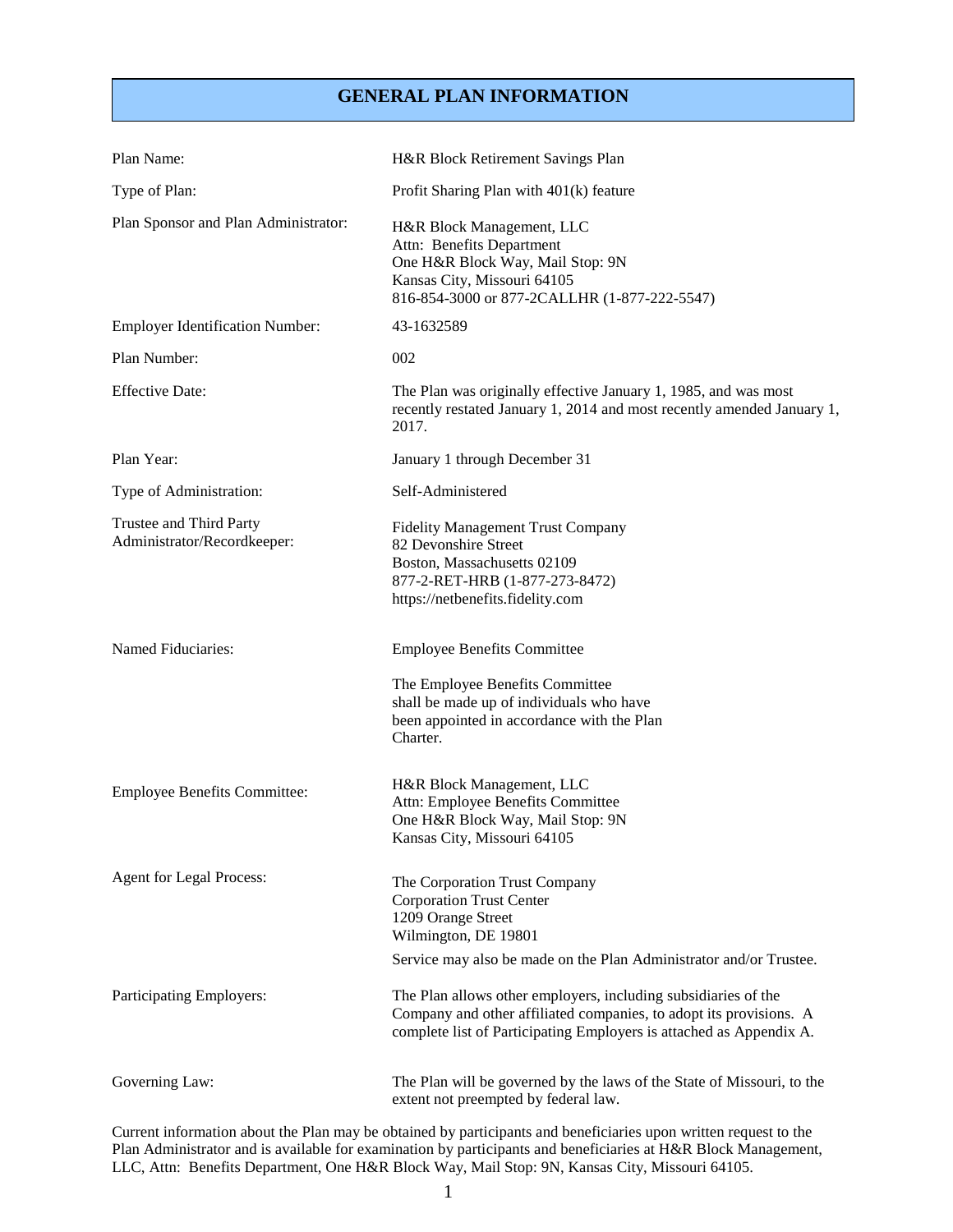### **PARTICIPATION AND ELIGIBILITY**

### **Eligibility**

You are eligible to participate in the Plan if you are an employee of the Company or a Participating Employer who is not:

- a) a leased employee;
- b) included in a collective bargaining unit where retirement benefits were the subject of good faith bargaining;
- c) a nonresident alien with no United States income from the Company or a Participating Employer; or
- d) a resident of Puerto Rico or performing services primarily in Puerto Rico.

You are also not eligible to participate if you are classified by the Company or a Participating Employer as an independent contractor, even if you are later determined by a court or governmental agency to be or have been a common law employee.

### **Regular Associates**

Regular associates may begin participating in the Plan on the first day of the first month following or coincident with the date you complete 90 days of service.

### **Seasonal Associates**

Seasonal associates may begin participating in the Plan the first January 1 or July 1 following or coincident with the date you complete one Year of Service. For this purpose, you are considered to have completed a Year of Service if you are credited with 1,000 Hours of Service (1) between your initial employment date and the first anniversary of your employment or (2) in any Plan Year beginning after your first day of employment.

You will be credited with an Hour of Service for each hour you are paid, or entitled to be paid, for the performance of duties for your employer or for a period of time during which no duties are performed due to vacation, holiday, illness, incapacity, layoff, jury duty, military duty, or a leave of absence authorized by your employer. Notwithstanding the above, if you are employed by a Participating Employer that is primarily engaged in the tax return preparation business and hold the position of office manager and are paid on a salaried basis, you will be credited with 50 Hours of Service for each week during the period in which you hold the position of office manager on a salaried basis and are paid or entitled to be paid for at least one Hour of Service.

### **Automatic Enrollment**

If you are an eligible employee and satisfy the service requirement, you will automatically be enrolled in the Plan at a deferral rate of 5% of your eligible compensation unless and until you elect a different deferral rate or elect not to participate.

### **Designating a Beneficiary**

You may designate your beneficiary by logging on to https://netbenefits.fidelity.com. If you are married and you designate a beneficiary other than your spouse, you must obtain the written consent of your spouse to such designation in order for the designation to be valid. If there is no designated beneficiary living at the time of your death, the full value of your accounts will be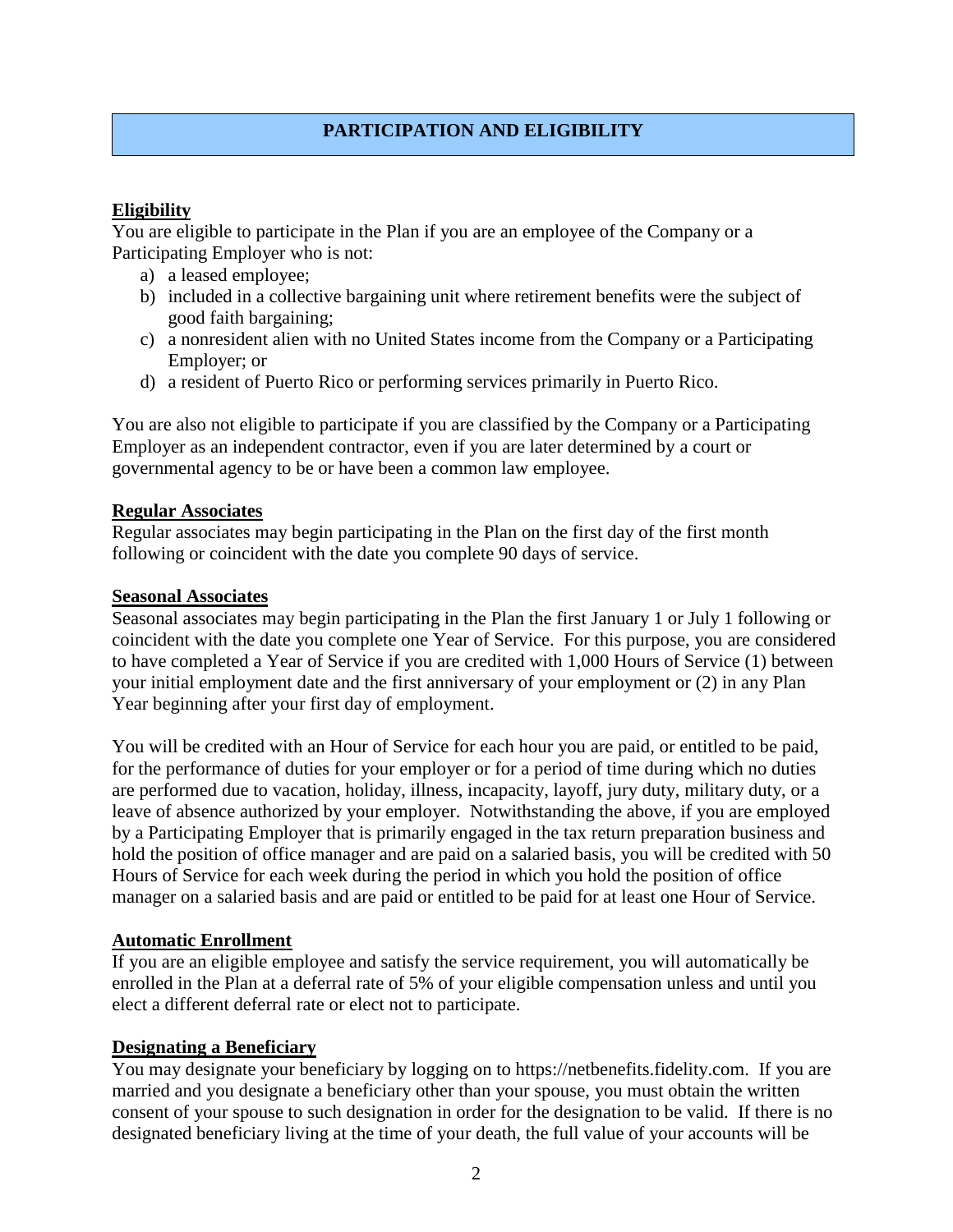paid to the following classes of individuals in the following order: (1) your surviving spouse, (2) your surviving children, in equal shares, (3) your surviving parents, in equal shares, or (4) the legal representative of your estate.

### **Participation upon Re-employment**

If you terminate your employment after you have met the eligibility requirements, and are later re-employed by a Participating Employer, you will immediately be eligible to participate in the Plan.

If you are rehired within 5 years after your termination date, the salary deferral election on file when you terminated (including a previous automatic deferral election or election not to contribute to the Plan) will automatically be reinstated on your date of hire unless and until you elect to change your deferral election or waive participation.

If you are rehired more than 5 years after your termination date, you will receive notice of the Plan's automatic deferral procedure and you will have at least 30 days to elect a different percentage or waive participation before the automatic enrollment provision is implemented. Upon re-employment you should contact Fidelity, the Plan recordkeeper, at 1-877-2-RET-HRB (1-877-273-8472) or by logging on to https://netbenefits.fidelity.com to make enrollment election changes.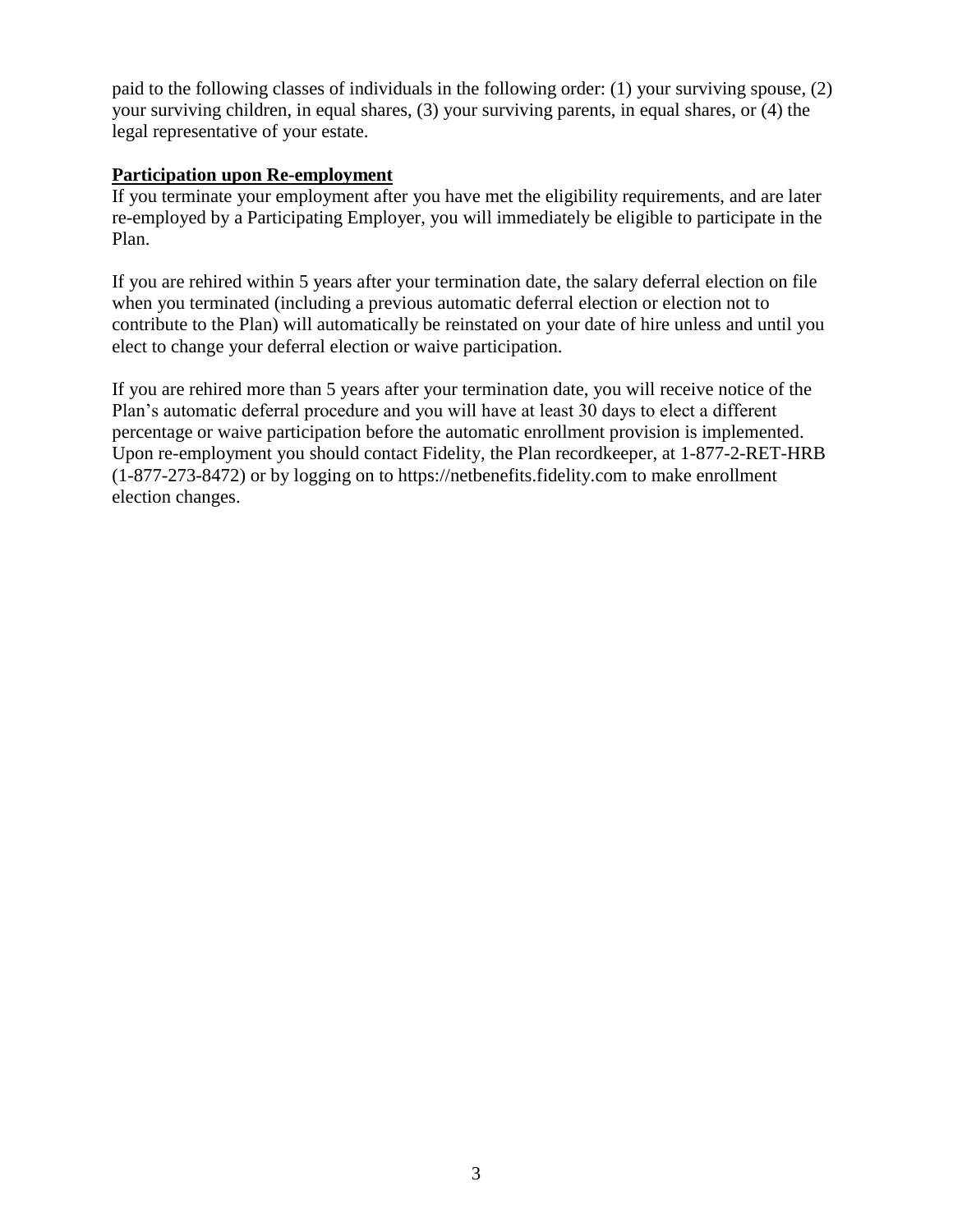### **CONTRIBUTIONS**

### **Employee Contributions**

### • **Eligible Compensation**

For purposes of determining contributions under the Plan, your eligible compensation generally means the wages, salaries, and fees for professional services received for personal services actually rendered in the course of employment with the Company or a Participating Employer to the extent that such amounts are includible in your gross income (including, but not limited to, commissions paid salesmen, compensation for services on the basis of a percentage of profits, commissions on insurance premiums, tips, bonuses), excluding those items listed below, but including your Regular Contributions, your Catch-Up Contributions, and your contributions under a Code Section 125 "cafeteria" plan during the Plan Year.

Your eligible compensation does *not* include reimbursements of business or personal expenses, other fringe benefits (cash or non-cash, including incentive card bonuses), moving expenses, and certain other types of compensation, even if these amounts are taxable to you. By law, the Plan cannot take into account for any Plan Year compensation in excess of \$275,000 for 2018 (as may be adjusted by the IRS in subsequent years for cost-of-living increases).

### • **Regular Contributions**

Once you become a participant in the Plan, you may elect to have 0 to 75% of your eligible compensation withheld each payroll period on a pre-tax basis and deposited into your Elective Deferral Account. The amount of compensation you may defer in the Plan for a calendar year is subject to annual limits established by the Internal Revenue Service ("IR S"). The annual contribution limits are adjusted from year to year in accordance with IRS guidelines. The contribution limit for Plan Year 2018 is \$18,500.

For your convenience this Plan offers an automatic deferral feature. This means that once you become a participant, you will automatically be enrolled in the Plan at a deferral rate of 5% of your eligible compensation, subject to the maximum limit above, unless you elect to defer a different percentage or waive participation. If you make an affirmative election, any deferral percentage will be applied as soon as administratively practicable.

If you are a Regular Associate, unless you make an affirmative deferral election (including either an election of a different deferral percentage or an election not to participate in the Plan), the automatic deferral procedure will be applied as of the first of the month following or coincident with your 90<sup>th</sup> day of employment.

If you are a Seasonal Associate, unless you make an affirmative deferral election (including either an election of a different deferral percentage or an election not to participate in the Plan), the automatic deferral procedure will be applied as soon as administratively practicable after you become eligible to participate in the Plan, but in no event earlier than 30 days after the date notice of such automatic deferral is provided to you.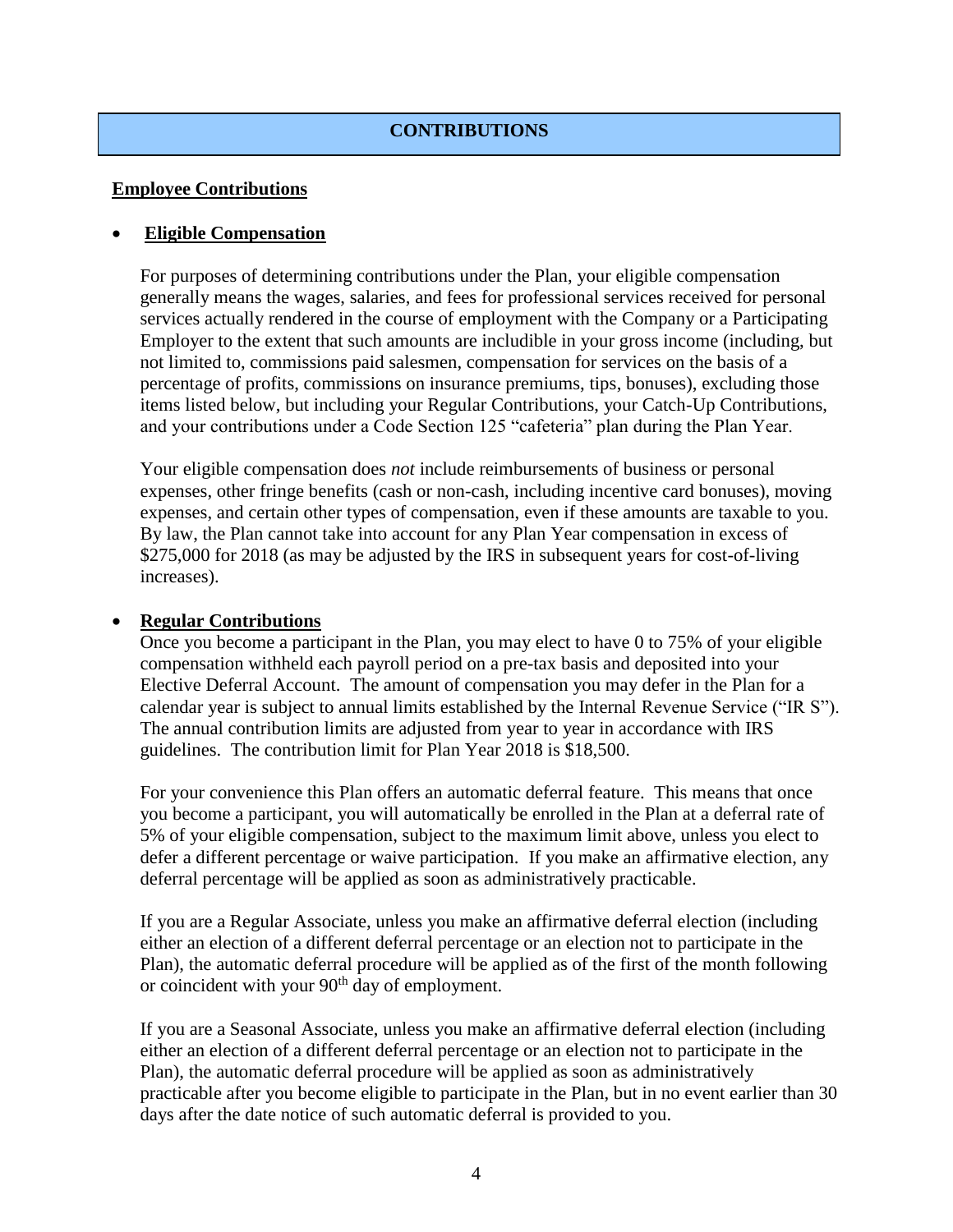You may change your deferral percentage at any time by contacting Fidelity, the Plan recordkeeper, at 1-877-2-RET-HRB (1-877-273-8472) or by logging on to [https://netbenefits.fidelity.com.](https://netbenefits.fidelity.com/)

It is your responsibility to review your paychecks to confirm that your election was implemented. If you believe your election was not implemented, you must timely notify the H&R Block People Center at 877-2CALLHR (1-877-222-5547), but in no event later than 6 months after your election, for corrective steps to be taken. If you do not timely notify the People Center, the amount that is being withheld from your paycheck will be treated as your deferral election.

### • **Age 50 and Older "Catch-Up Contributions"**

If you will be age 50 or older by the end of the calendar year and you make the maximum amount of regular contributions permitted, you are eligible to make additional contributions called "Catch-Up Contributions" to your Elective Deferral Account. If you are eligible for Catch-Up Contributions, you may elect to have 0 to 100% of your eligible compensation withheld each payroll period on a pre-tax basis and deposited into your Elective Deferral Account.

The amount of compensation you may defer in the Plan as Catch-Up Contributions is subject to annual limits established by the IRS. The annual limits are adjusted from year to year in accordance with IRS guidelines. The Catch-Up Contribution limit for Plan Year 2018 is \$6,000.

### • **Contributions Limits**

You should be aware that the annual contribution limit mentioned above (\$18,500 for 2018) is an aggregate limit which applies to all deferrals you make under this Plan and other plans allowing salary deferrals (other than catch-up contributions), including those maintained by other employers, such as 403(b) annuity contracts, simplified employee pensions or other 401(k) plans. Generally, if your total contributions under all such plans for a calendar year exceed the annual dollar limit, the excess must be included in your income for the year. If you fail to request a return of the excess, you may be taxed a second time when the excess is ultimately distributed from the Plan. For this reason, it is desirable to request that the excess be returned to you. You must decide which plan you would like to have return the excess. If you decide that the excess should be returned from this Plan, you should inform the H&R Block Benefits Department in writing at One H&R Block Way, Mail Stop: 9N, Kansas City, Missouri 64105, or via fax to 816-854-8027, no later than the March  $1<sup>st</sup>$  following the calendar year in which such excess contributions were made.

### • **Make-up Contributions upon Return from Military Leave**

When you return from a military leave, as defined by the Uniformed Services Employment and Reemployment Rights Act ("USERRA"), you may be entitled to make up contributions to the Plan that you missed during your military leave. If eligible, you may contribute these make-up contributions over a period of 5 years from the date you return to your Participating Employer or three times the length of your military leave (whichever is shorter). Your Participating Employer will match your make-up contributions at the same level and to the extent regular contributions would have been matched had you not been on military leave. Make-up and matching contributions will not be credited with investment earnings or losses that would have accrued had you contributed to the Plan during your military leave.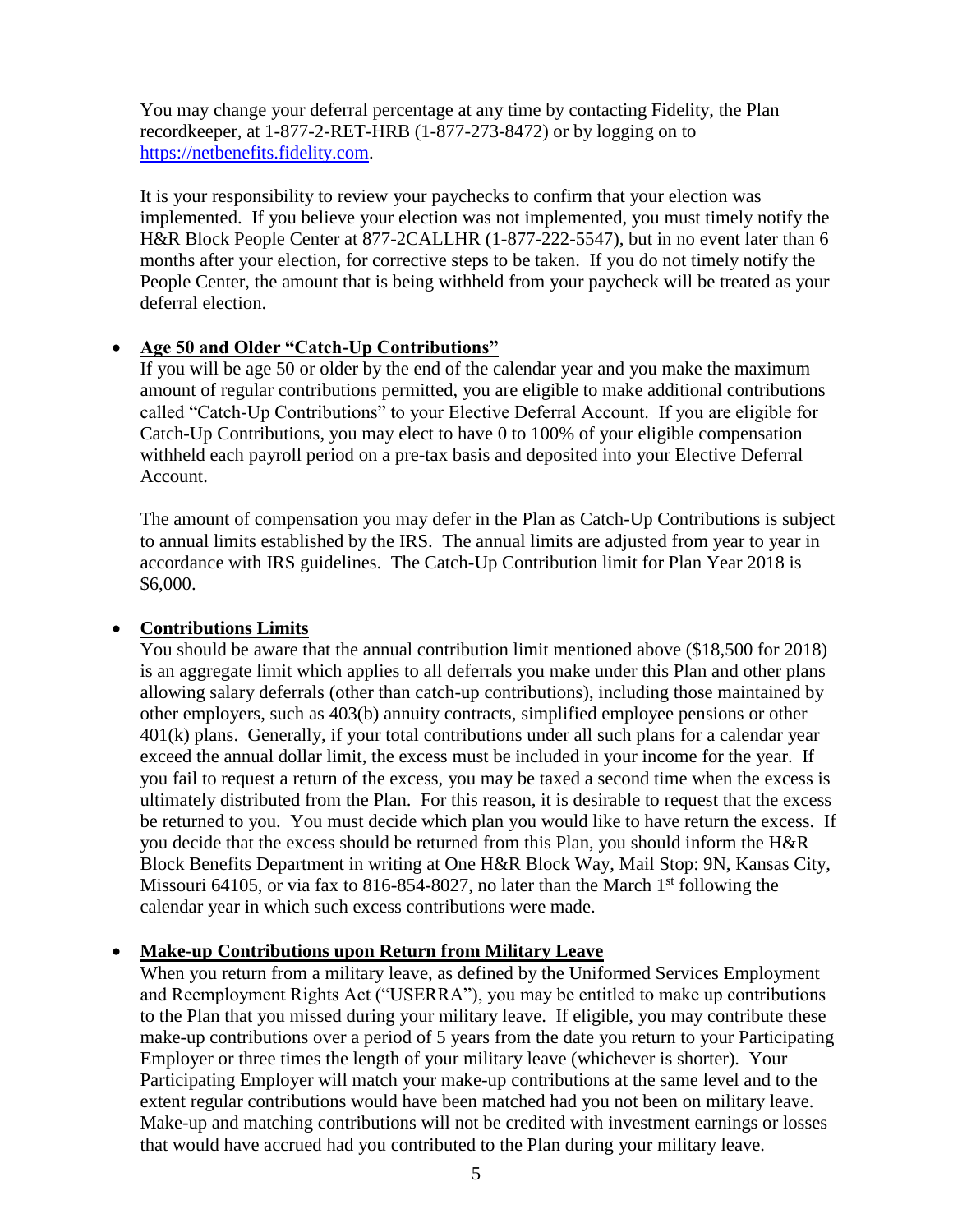You may find out more about rights under USERRA or begin make-up contributions by contacting Fidelity, the Plan recordkeeper, at 1-877-2-RET-HRB (1-877-273-8472) or by logging on to https:// netbenefits.fidelity.com.

### • **Rollover Contributions**

You can roll over part or all of an eligible rollover distribution you receive from an eligible retirement plan into this Plan even if you have not yet satisfied the eligibility requirements described above; however, you will not become a Participant in the Plan until you have met the Plan's eligibility and entry date requirements. An eligible retirement plan is a qualified plan under Section 401(a), a 403(a) annuity plan, a 403(b) annuity contract, an eligible 457(b) plan maintained by a governmental employer, and an individual retirement account or individual retirement annuity. An eligible rollover distribution includes any distribution from an eligible retirement plan, excluding after-tax contributions.

You should carefully review this summary before making a Rollover Contribution to this Plan as your Rollover Contribution will be subject to the terms of this Plan and not the former employer's plan or the IRA. Your Rollover Contribution Account will always be fully vested and nonforfeitable.

### **Employer Contributions**

### • **Matching Contributions**

Your Participating Employer may make contributions to your Employer Matching Contribution Account solely at its discretion. If your Participating Employer decides to make a Matching Contribution, it may do so at a rate of up to \$1.00 for every \$1.00 of the first 5% of your eligible compensation you contribute to the Plan.

### Regular Associates

Matching Contributions will be made each pay period. If you are employed by a Participating Employer at the end of the Plan Year or terminate due to death, disability or after you attain age 65, your Participating Employer may make a true-up contribution at the end of the year equal to 100% of your contributions up to 5% of your eligible compensation less any amounts previously contributed.

### Seasonal Associates

In order to be eligible to receive a Matching Contribution for a Plan Year, you must be credited with at least 1,000 Hours of Service in the Plan Year for which such contributions are made. Matching Contributions, if any, will be allocated to your Employer Matching Contribution Account on an annual basis. If you are employed by a Participating Employer at the end of the Plan Year or terminate due to death, disability or after you attain age 65 and are eligible for Matching Contributions for the Plan Year, your Participating Employer may make a true-up contribution at the end of the year equal to 100% of your contributions up to 5% of your eligible compensation less any amounts previously contributed.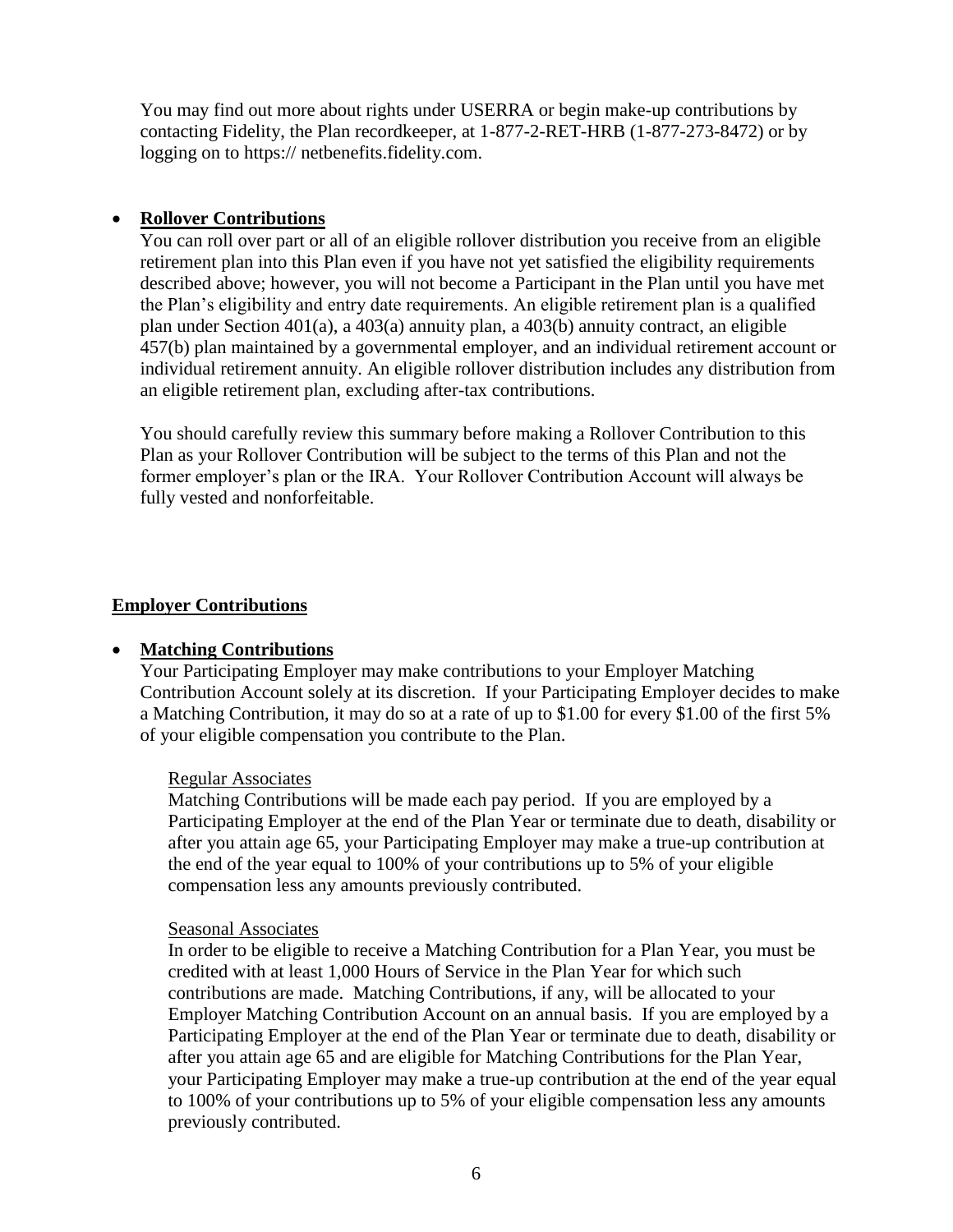### • **Limit on Contributions**

Federal law requires that amounts contributed by you (other than catch-up contributions) and on your behalf by your Employer for a given Plan Year generally may not exceed the lesser of: \$55,000 for 2018 (or such amount as may be prescribed by the Secretary of the Treasury); or 100% of your compensation.

If this does occur, then excess contributions in your Account may be forfeited or refunded to you based on the provisions of the Plan document. You will be notified by the Plan Administrator if you have any excess contributions. A return of contributions to you from the plan may have income tax consequences and you are encouraged to speak with your tax advisor if this situation applies to you.

### • **Vesting**

All participants are 100% vested in their accounts under the Plan including Employer Matching Contributions and Employer Profit Sharing Contributions.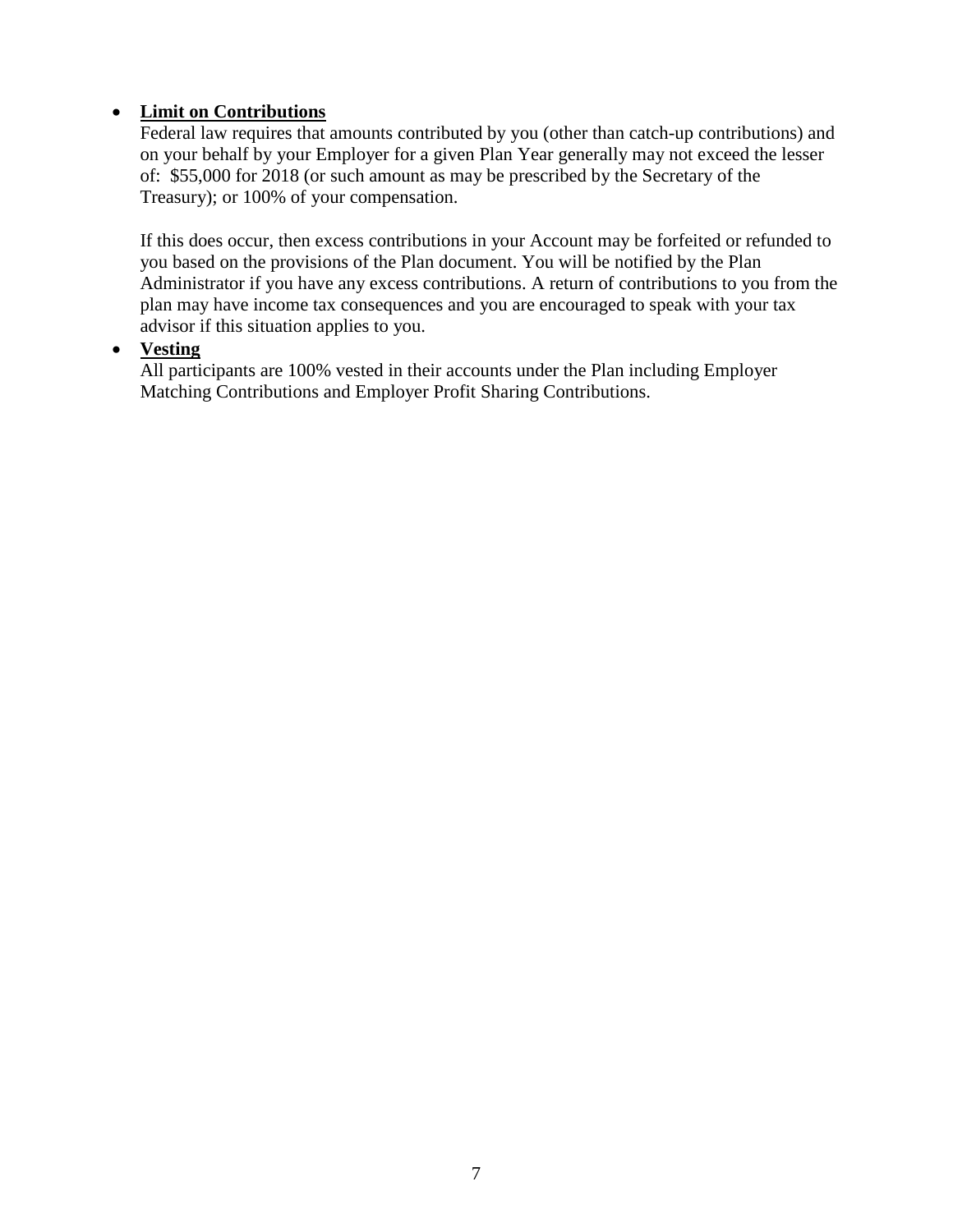### **YOUR ACCOUNTS**

Your assets in the Plan will be segregated into separate accounts established for you and designated by the different types of contributions which may be made under the Plan. The separate accounts created for you may include but are not limited to:

- **<sup>↓</sup>** The Elective Deferral Account. All pre-tax contributions made by you through payroll deductions as regular contributions or catch-up contributions are deposited into your Elective Deferral Account.
- *The Employer Matching Contribution Account***.** All Matching Contributions made by the Company or your Participating Employer on your behalf are deposited into your Employer Matching Contribution Account.
- *The Employer Profit Sharing Contribution Account.* Any Profit Sharing Contributions previously made by the Company or your Participating Employer are deposited into your Employer Profit Sharing Account.
- *Voluntary Employee Contribution Account.* Prior to August 1, 1997, participants could make after-tax contributions to the Plan which were deposited into a Voluntary Employee Contribution Account. Effective August 1, 1997, no further after-tax contributions were permitted under the Plan. All after-tax amounts contributed prior to August 1, 1997, remain in the Plan until a distribution occurs.
- *Rollover Contribution Account.* A Rollover Contribution Account may also be established under the Plan if you transfer benefits to the Plan from an eligible retirement plan.

Gains from the investment of the contributions made to each account will be credited to such account, as well as any losses, expenses, and distributions.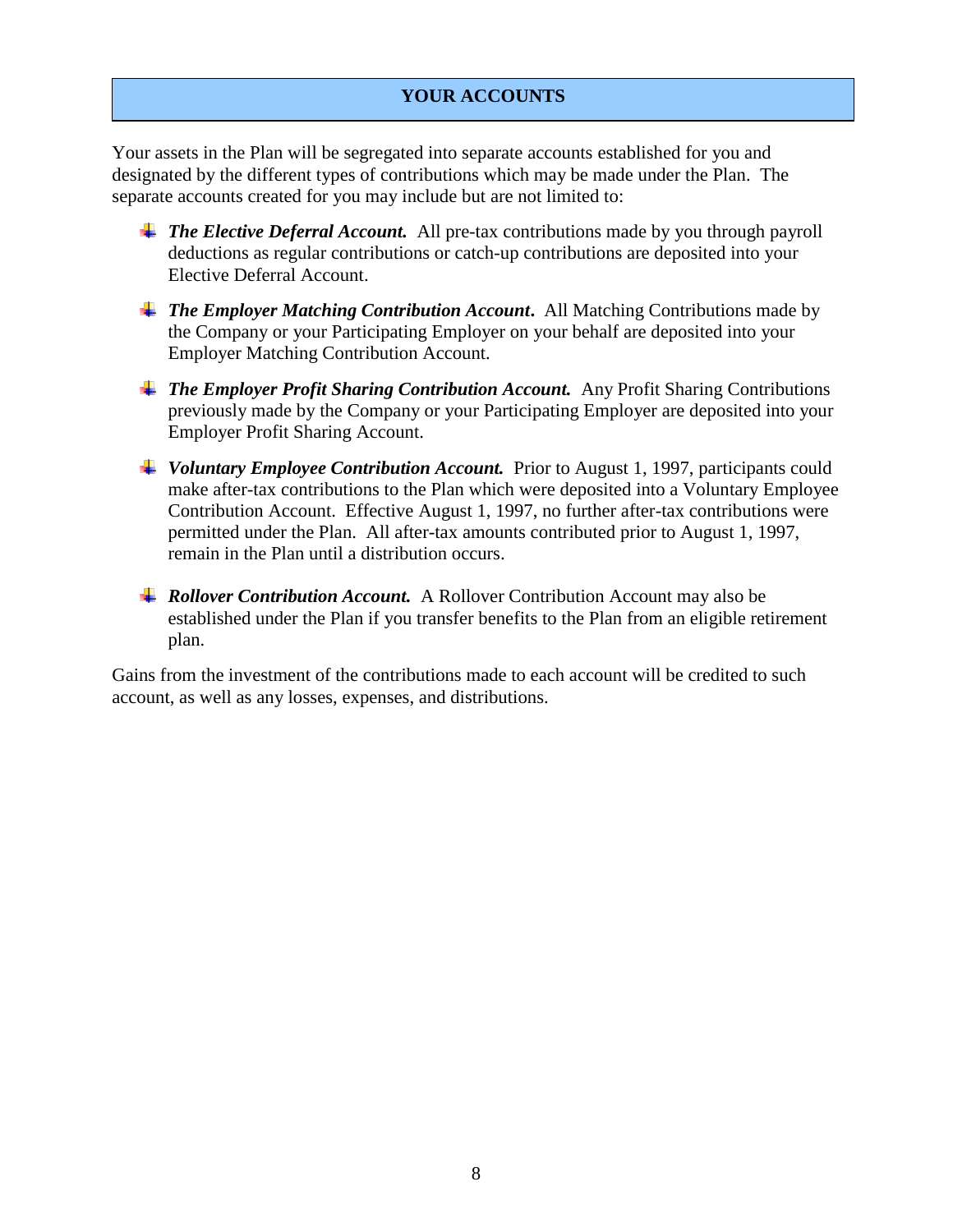### **INVESTMENTS**

ERISA imposes certain duties on the parties who are responsible for the operation of the Plan. These parties, called ERISA fiduciaries, have a duty to invest Plan assets in a prudent manner. However, an exception exists for plans that comply with ERISA Section 404(c) and permit a Participant to exercise control over the assets in his or her account from a broad range of investment alternatives. This Plan is intended to constitute a plan described under ERISA Section 404(c). By empowering you to make investment decisions, the Plan fiduciaries may be relieved of liability for any losses which are the direct and necessary result of investment instructions given by you or as the result of investment of your account in a default fund if you fail to make an affirmative investment election.

Note: Each participant will have separate accounts for bookkeeping purposes. For investment purposes, however, all accounts will be combined in a single trust fund. The trustee will invest the trust fund in funds as directed by the participants. All accounts will be adjusted each business day to show their proportionate share of any gains or losses. The value of your overall account at any time will depend both on the amount of contributions and on the investment performance of the investments that you select. Additionally, administrative and investment expenses may be paid out of the trust fund.

You should monitor your overall account on a regular basis. Doing so, allows you to monitor changes in the funds and to verify that your overall account is properly invested. In particular, you should review your overall account after you change your investment elections. Remember, you are responsible for selecting your investments and monitoring them to achieve your retirement goals.

### **Your Investment Options**

This Plan offers you the opportunity to select from several different investment options for your account. These options include mutual funds and individual self-directed brokerage accounts. Each mutual fund has an objective and investment approach which affect the degrees of investment risk involved. Generally, investments with low risk offer lower potential for growth. Aggressive mutual funds offer the potential for greater growth as well as increased risk for lower earnings or loss. A description of the mutual funds offered under the Plan is located in the enrollment guide or by logging on to https://netbenefits.fidelity.com. These descriptions include summaries of each investment fund's objectives, investment approach and risk level. You may obtain a paper copy of the latest description of the mutual funds offered under the Plan, without additional charge, by contacting Fidelity at 1-877-2-RET-HRB (1-877-273-8472).

If you do not select an investment option, your funds will automatically be invested in a Vanguard Target Retirement Fund based on your current age and assuming a normal retirement age of 65. For more information on the default investment option, refer to the Qualified Default Investment Alternative Notice. To obtain a copy of this Notice or to change your investment option, you must contact Fidelity at 1-877-2-RET-HRB (1-877-273-8472) or by logging on to https://netbenefits.fidelity.com.

Prior to January 2, 2014, you had the opportunity to invest in Company stock through the H&R Block Unitized Stock fund. That investment option was removed as of January 2, 2014. To the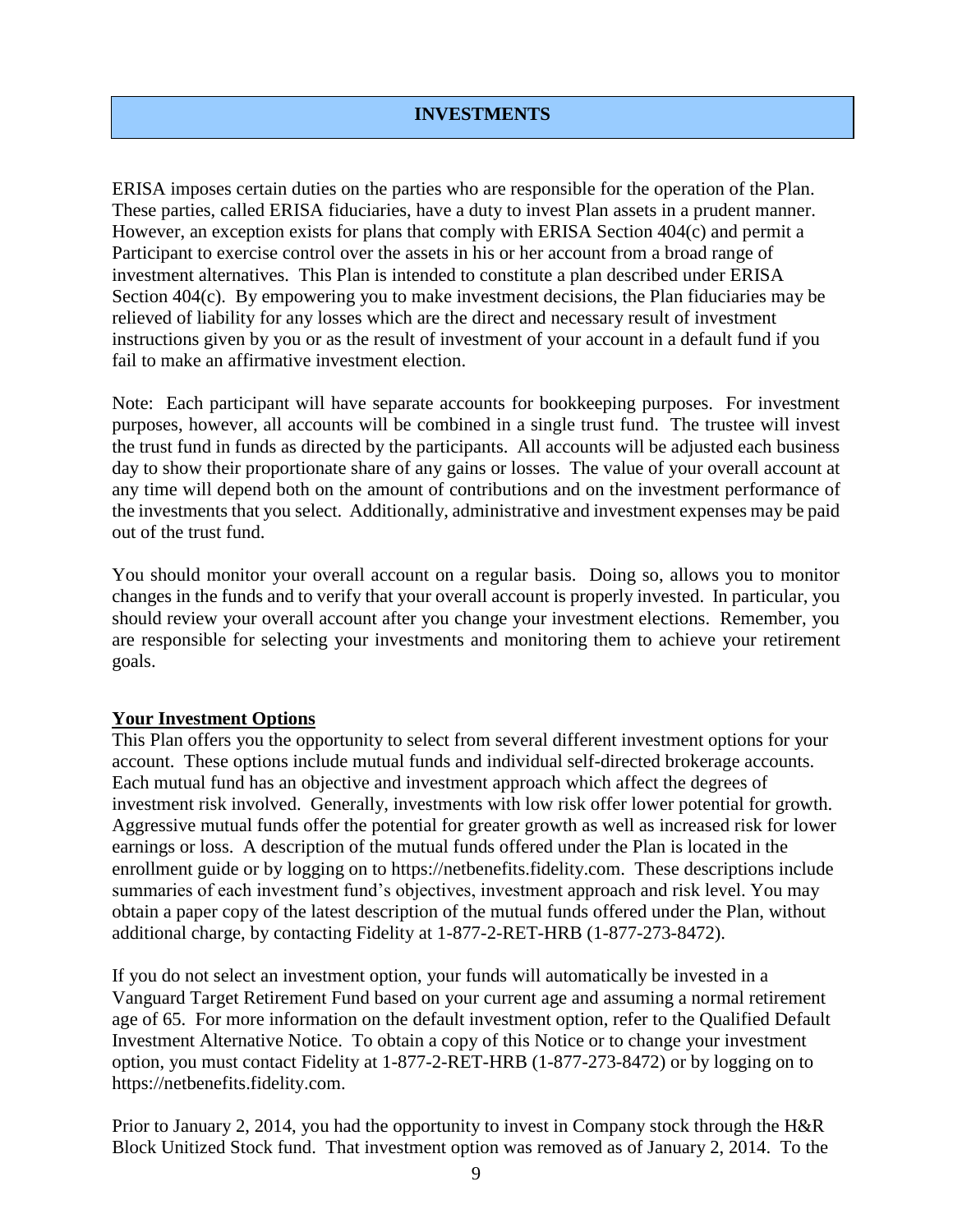extent your account was invested in H&R Block Unitized Stock fund on that date, however, it can remain invested in that fund. You may diversify out of the H&R Block Unitized Stock fund at any time, but you will not be able to re-invest in that fund again at a later date.

### **Individual Brokerage Accounts**

The Plan provides you the opportunity to develop your own investment strategy through a selfdirected brokerage account — Fidelity BrokerageLink<sup> $\mathcal{B}$ </sup>. By establishing a brokerage account, you will be able to purchase a variety of mutual funds. A commission schedule is associated with the trades you make in your brokerage account.

### **Proxy Voting**

The Plan provides you the ability to exercise voting, tender, and similar rights for the mutual funds in which you are invested through the Plan. Materials related to the exercise of these rights will be sent to you at the time of any proxy meeting, tender offer or similar rights relating to the particular mutual funds held in your account.

### **Additional Information About Your Investment Elections**

Before you make your investment choices, it is important for you to understand your investment options and what each choice offers. You may obtain the following additional information concerning your investment options available under the Plan by contacting Fidelity at 1-877-2- RET-HRB (1-877-273-8472) or by logging on to https://netbenefits.fidelity.com:

- Prospectuses, financial statements and reports plus any other material provided to the Plan which relates to the available investment options;
- A list of assets comprising the portfolio of each investment fund which constitutes "plan assets" within the meaning of ERISA, the value of each such asset (or the proportion of the investment fund which it comprises), and with respect to each such asset which is a fixed rate investment contract issued by a bank, savings and loan association or insurance company, the name of the issuer of the contract, the term of the contract and the rate of return on the contract;
- Information concerning the value of shares or units in each investment fund, as well as past and current investment performance of such funds, determined net of expenses, on a reasonable basis;
- Information concerning the value of shares or units in each mutual fund held in your account; and
- A description of the annual operating expenses of each available investment fund (e.g. investment management fees, administrative fees, transaction costs) which reduce the rate of return to participants and beneficiaries, and the aggregate amount of such expenses expressed as a percentage of average net assets of the designated investment option.

You should also review important plan and investment-related information, including information regarding the Plan's investment options, performance history, fees and expenses, which is provided to you by the Plan on an annual basis. You can find information on fees in the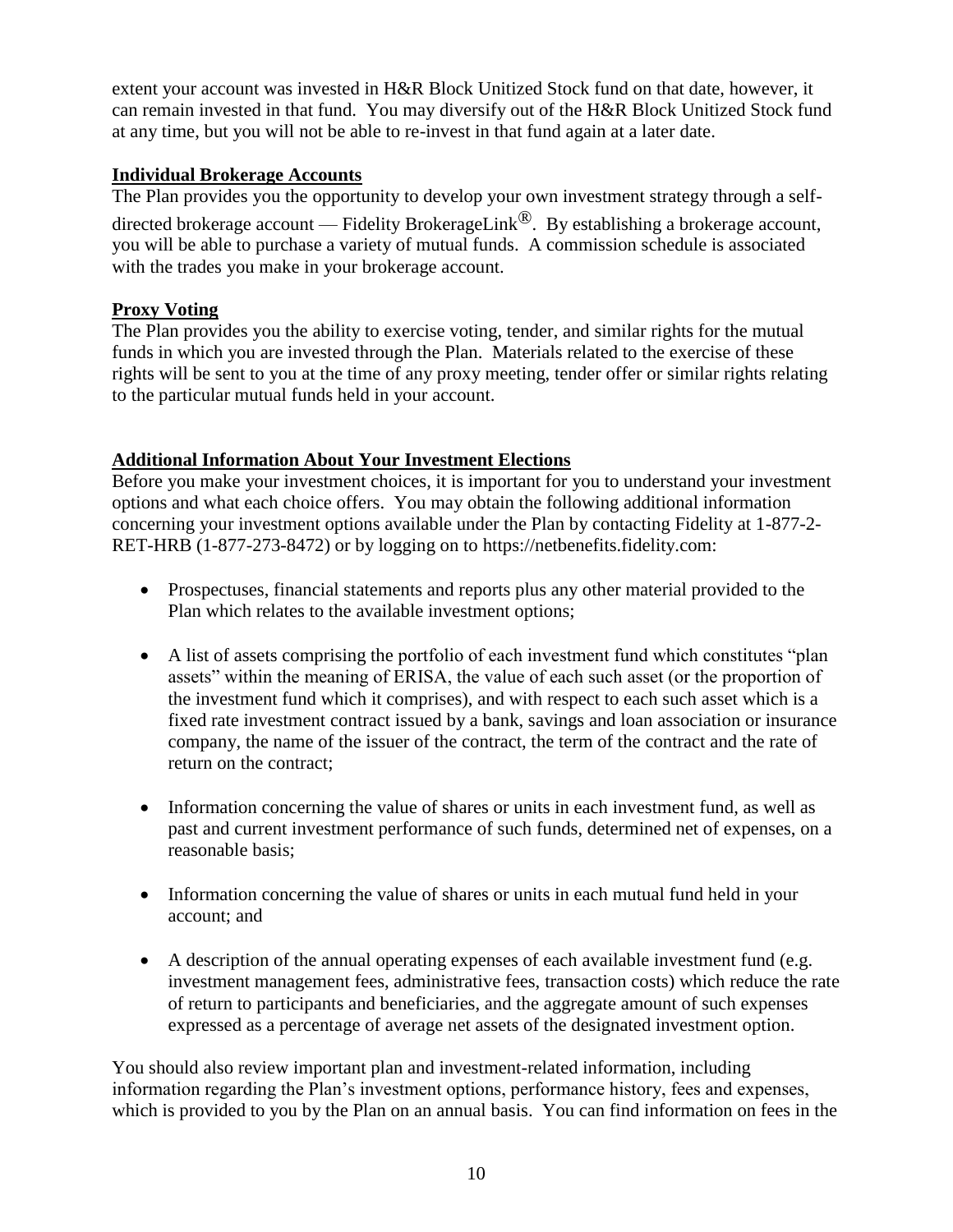Annual Participant Disclosure Notice, which you may obtain by contacting Fidelity at 1-877-2- RET-HRB (1-877-273-8472) or by logging on to https://netbenefits.fidelity.com.

The Employee Benefits Committee can change, eliminate or expand investment choices at its discretion.

### **EDUCATIONAL RESOURCES**

Fidelity provides a number of valuable educational resources available to assist you. The following are some of the online planning tools available.

### • **NetBenefits**

Fidelity's comprehensive educational website, [https://netbenefits.fidelity.com,](https://netbenefits.fidelity.com/) is dedicated to retirement planning. At the site you will find historical investment option performance, articles about the financial markets, and information about any new legislation affecting 401(k) plans and retirement accounts, plus interactive tools and calculators to help you determine savings goals. In addition, the site also lets you order prospectuses for the Plan's mutual fund options. Guidance is provided by Fidelity representatives through the use of Fidelity's suite of guidance tools. These tools are educational tools and are not intended to serve as the primary or sole basis for your investment or tax planning decisions.

### • **Self-paced workshops**

Fidelity offers workshops that provide educational tools and the information you need to help make the most of the Retirement Savings Plan. Interactive calculators and quizzes help you learn by doing as you create your own plan for the future. The online workshops are entirely self-directed, so you can learn at any time and at your own pace. Simply log on to the website [\(https://netbenefits.fidelity.com\)](https://netbenefits.fidelity.com/), complete the short registration process, and you're ready to go!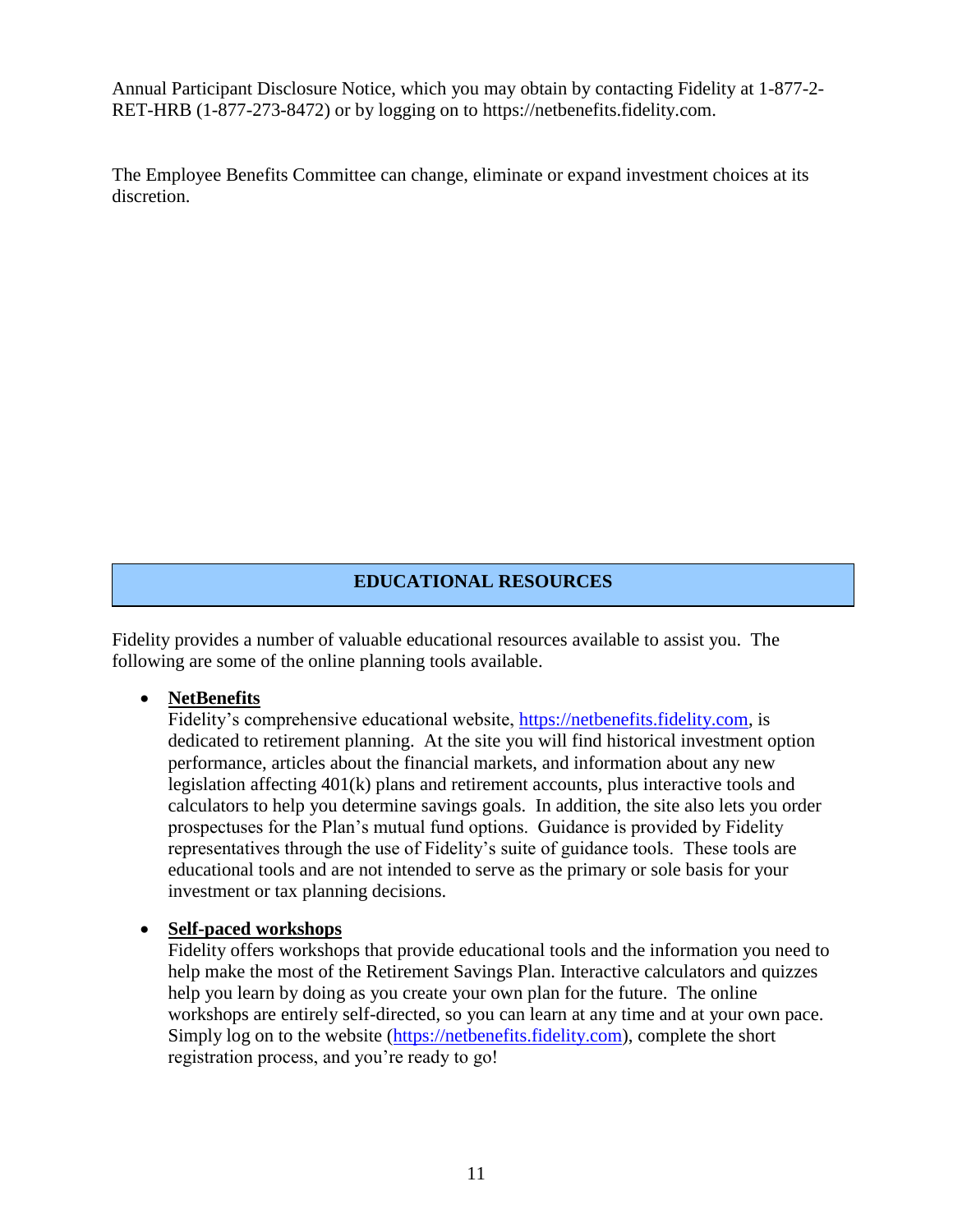### **WITHDRAWALS**

In certain circumstances, as discussed below, you may be eligible to take an in-service withdrawal from the Plan while you are still an employee. As a qualified plan, the IRS has imposed certain restrictions on early withdrawals. In some cases, early withdrawals may be subject to mandatory withholding and early withdrawal penalties.

### **Hardship Withdrawals from Elective Deferral Account**

The Plan permits you to take a hardship withdrawal from your Elective Deferral Account (other than earnings after December 31, 1988) and any Rollover Contribution Account if you experience an immediate and heavy financial need due to one of the following reasons:

- Un-reimbursed medical expenses (as described in Code section 213(d)) for yourself, your spouse and your dependents (as defined in Code section 152, without regard to Code sections  $152(b)(1)$ ,  $152(b)(2)$  and  $152(d)(1)(B)$ )
- Purchase of a principal residence (excluding mortgage payment)
- Post-secondary tuition expenses and related educational fees for the next 12 months for yourself, your spouse and your dependents
- Prevent eviction from your primary residence or foreclosure on the mortgage of your primary residence
- Funeral expenses for your deceased parent, spouse, child or dependents
- Repair of damage to principal residence due to casualty loss
- Any other reasons the IRS determines to constitute an immediate and heavy financial need through IRS regulations, publications, notices and/or rulings

In order to qualify for a hardship withdrawal, you may be required to provide official documentation that you have an immediate and heavy financial obligation.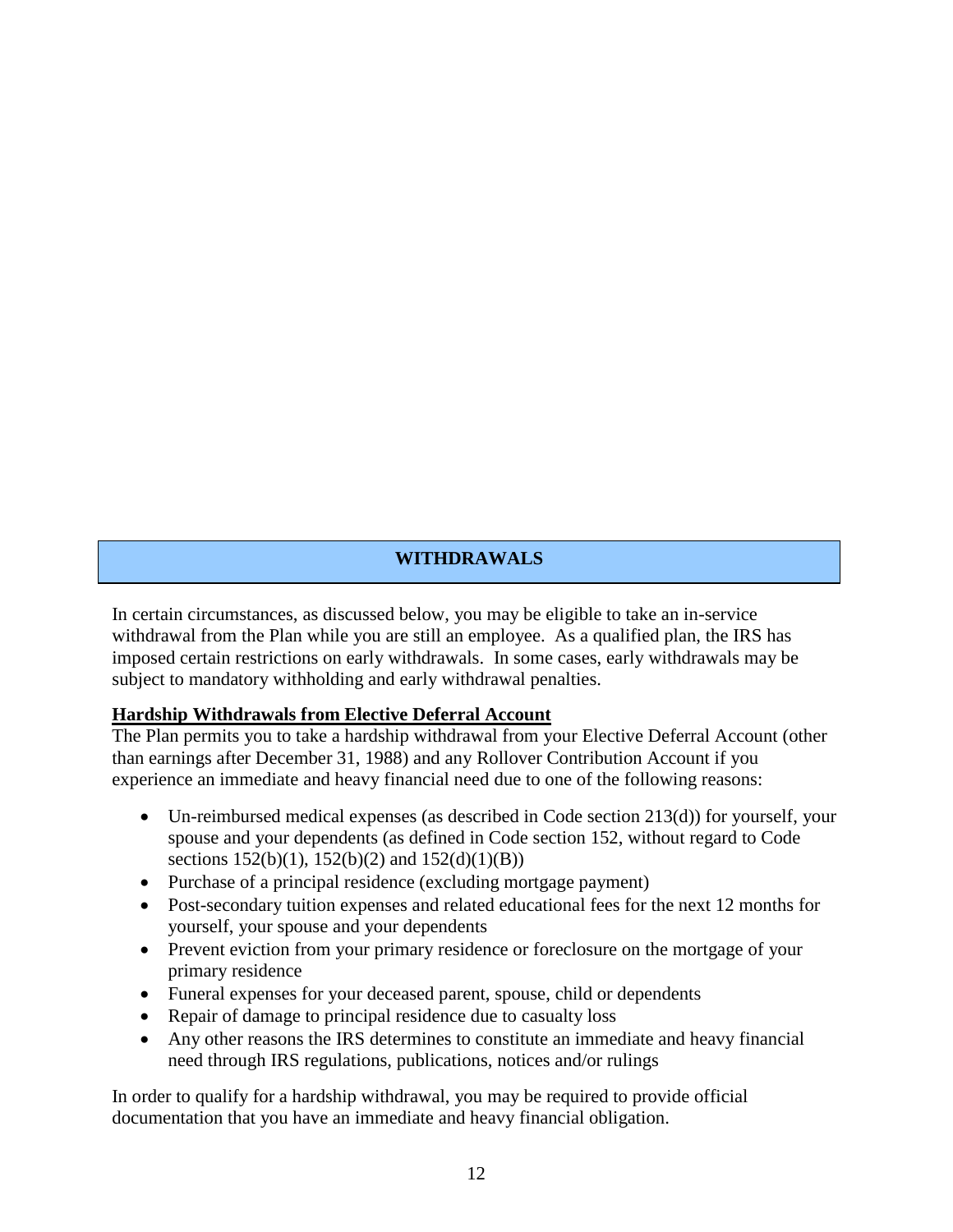The amount of any hardship withdrawal may not exceed the amount required to meet immediate and heavy financial need created by the hardship (and applicable taxes). Moreover, you must first exhaust all other assets reasonably available to you prior to obtaining a hardship withdrawal, including obtaining a loan from this Plan.

If you make a hardship withdrawal, you will be prohibited from making contributions to your Elective Deferral Account or any other plans maintained by your Participating Employer (other than a health and welfare plan) for a period of 6 months after receipt of the hardship distribution.

### **Voluntary Employee After-Tax Contribution Account**

You may withdraw any amounts credited to your Voluntary Employee After-Tax Contribution Account at any time.

### **Age 59 ½ In-Service Withdrawals**

If you have reached age 59 ½ and are still employed with a Participating Employer, you may elect to withdraw all or a portion of your Elective Deferral Account and any Rollover Contribution Account.

### **Rollover Withdrawals**

You may withdraw all or any portion of your Rollover Contribution Account at any time.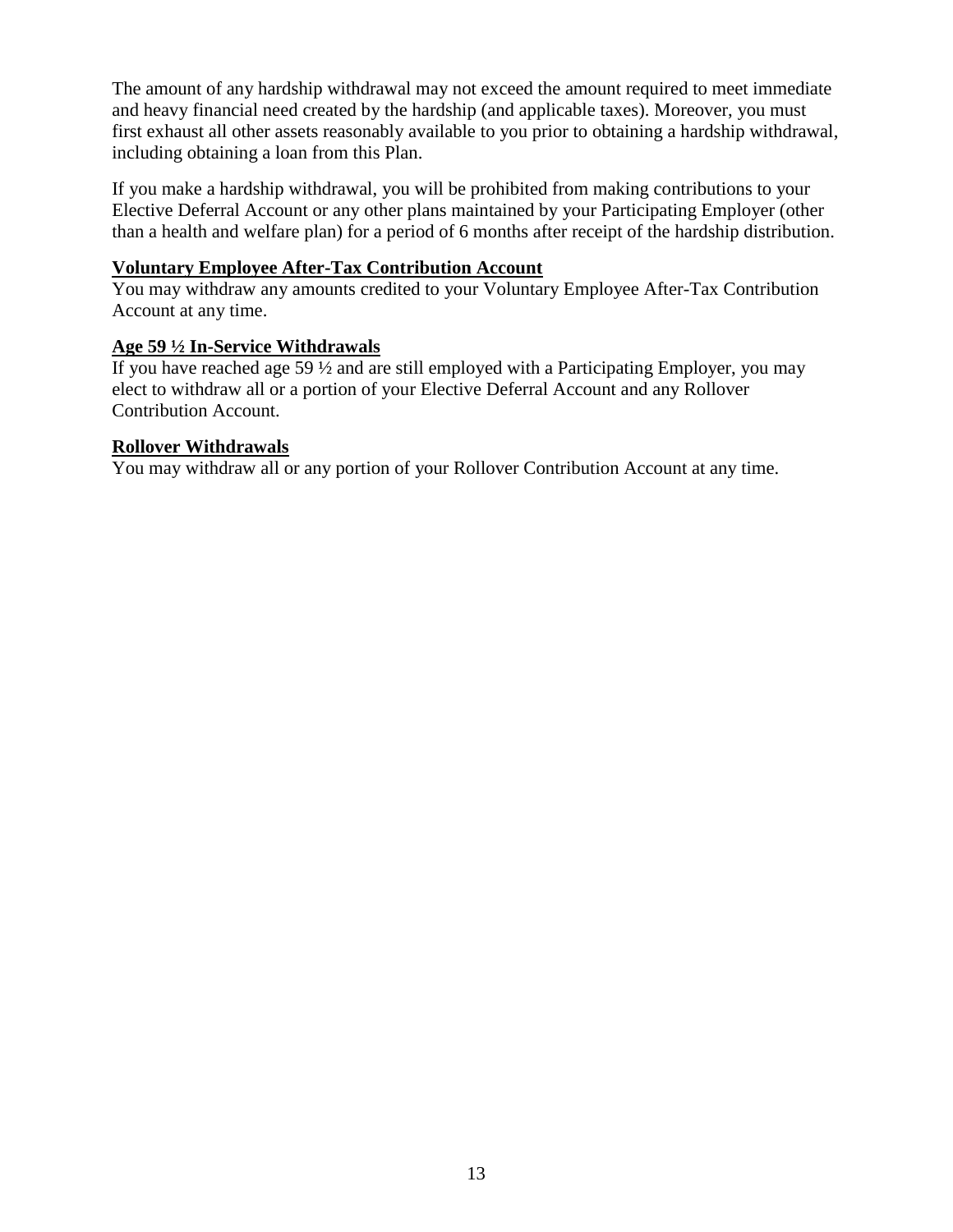### **PARTICIPANT LOANS**

If you are actively employed with a Participating Employer, you may be eligible to borrow from your account for any purpose. The minimum loan is \$1,000. The maximum loan is the lesser of 50% of your account balance or \$50,000 (reduced by the highest balance of any other loan outstanding during the one-year period prior to the time the loan is made). There are various rules and requirements, outlined below, that apply to your loan. You can request a copy of the written loan program which explains these requirements in more detail.

- You may elect a repayment period of one to five years. Loans for the purpose of purchasing a home that will be your primary residence may have a longer repayment period (up to 10 years). Loans must be repaid in substantially level monthly payments over the period of the loan and bear a reasonable rate of interest as established by the Employee Benefits Committee. All payments by you of principal and interest on a loan will be credited to your applicable accounts.
- Loan payments must be made by monthly automatic ACH debit from your bank account.
- A loan set up fee of \$75.00 will be deducted from your Account for each new loan processed. A loan maintenance fee of \$25.00 per year will be deducted from your Account.
- You may only have 1 loan outstanding at any given time. If you have an existing loan (including a previously defaulted loan) you may not apply for another loan until the existing loan is paid in full.

.

- The level repayment requirement may be waived for a period of one year or less if you are on an approved leave of absence, however, your loan must still be repaid in full on the maturity date. If you are on a military leave of absence, the repayment schedule may be waived for the entire length of the time missed on leave. Your loan will accrue interest during this time, and upon return from a military leave of absence, your loan will be reamortized to extend the length of the loan by the length of the leave. If a loan is not repaid within its stated period, it will be treated as a taxable distribution to you.
- If you fail to make payments when they are due under the loan, you will be considered to be "in default." Under certain circumstances, a loan that is in default (i.e., for which payments are not made in a timely manner) may be considered a distribution from the Plan. The significance of the loan balance being treated as a distribution is that the amount of this distribution will be taxable as ordinary income and will be subject to an additional 10% early withdrawal tax. A Form 1099-R will be issued to you and the total amount of the distribution will be reported to the Internal Revenue Service.
- The Plan administrator shall consider a loan in default if any scheduled repayment remains unpaid as of the last business day of the calendar quarter following the calendar quarter in which a loan is initially considered past due. In the event of a default, the entire outstanding principal and accrued interest shall be immediately due and payable.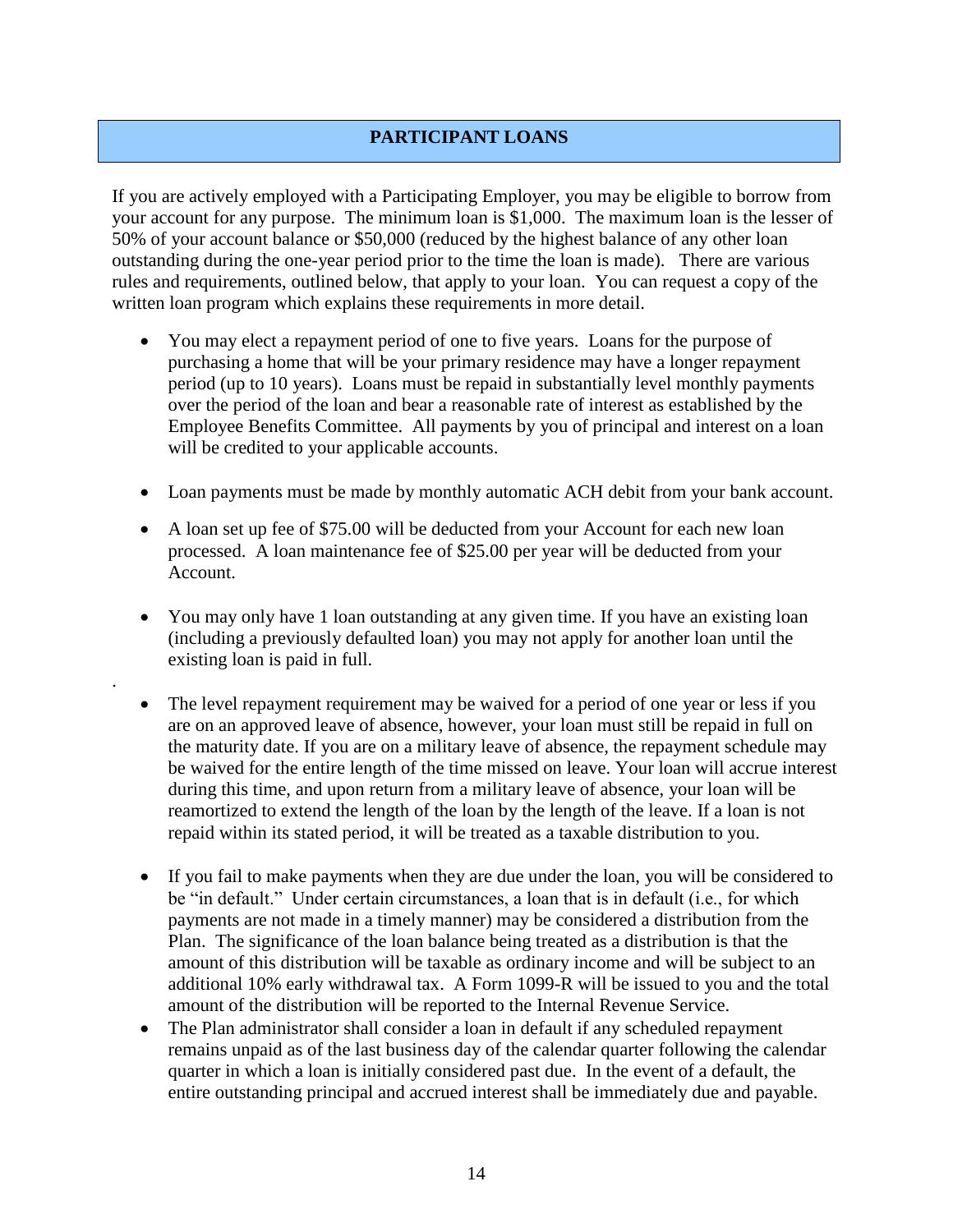### **DISTRIBUTIONS**

You may request a distribution of your vested Account balance due to your Total and Permanent Disability, retirement or termination of employment from your Employer and any Related Employer. Your Beneficiary or Beneficiaries may request a distribution of your vested Account balance in the event of your death. The value of your Account balance will continue to increase or decrease, as appropriate, based on the investment returns until it is distributed.

### **Form of Payment**

Generally, a distribution from the Plan will be in the form of one lump-sum payment. Distribution is normally made in cash but, if at the time you take a distribution from the Plan, all or part of your accounts are invested in the H&R Block Unitized Stock fund and your total vested account balance exceeds \$1,000 (excluding any amounts allocated to your Rollover Contribution Account), you may request that the portion of your accounts invested in such fund be distributed in the form of whole shares of H&R Block, Inc. common stock.

### **Termination of Employment**

Upon termination of employment, you may request a full distribution of your account balance (partial distributions are not allowed). Your distribution may be paid directly to you or may be directly rolled over to an eligible retirement plan. Distributions paid directly to you will be subject to 20% mandatory income tax withholding and a 10% early distribution penalty may apply. You should consult with your tax advisor or legal counsel to obtain information regarding taxation and potential penalties on distributions from the Plan

Note: Under the Plan, Seasonal Associates will be treated as "terminated" on the earlier of: (1) the date the associate notifies the Participating Employer of the associate's intention not to return, and (2) the last day of the second consecutive tax season in which the associate has no Hours of Service recorded by any Participating Employer.

### **Disability**

If you incur a Total and Permanent Disability (as defined in the Plan) while you are employed by a Participating Employer, you may request a distribution of your account balance.

### **Death**

If you die, your vested Account balance will be paid to your designated Beneficiary or Beneficiaries. Distributions will occur as soon as administratively feasible.

### **Automatic Distribution of Accounts under \$1,000**

If you terminate your employment and your account balance is \$1,000 or less, you will receive an automatic taxable lump sum distribution of your account unless you arrange for a direct rollover to an eligible qualified retirement plan. Prior to the automatic distribution, you will receive notice and an opportunity to direct the Plan Administrator regarding any rollover. If you elect to receive your account balance directly, your distribution will be subject to 20% mandatory income tax withholding and a 10% early distribution penalty may apply.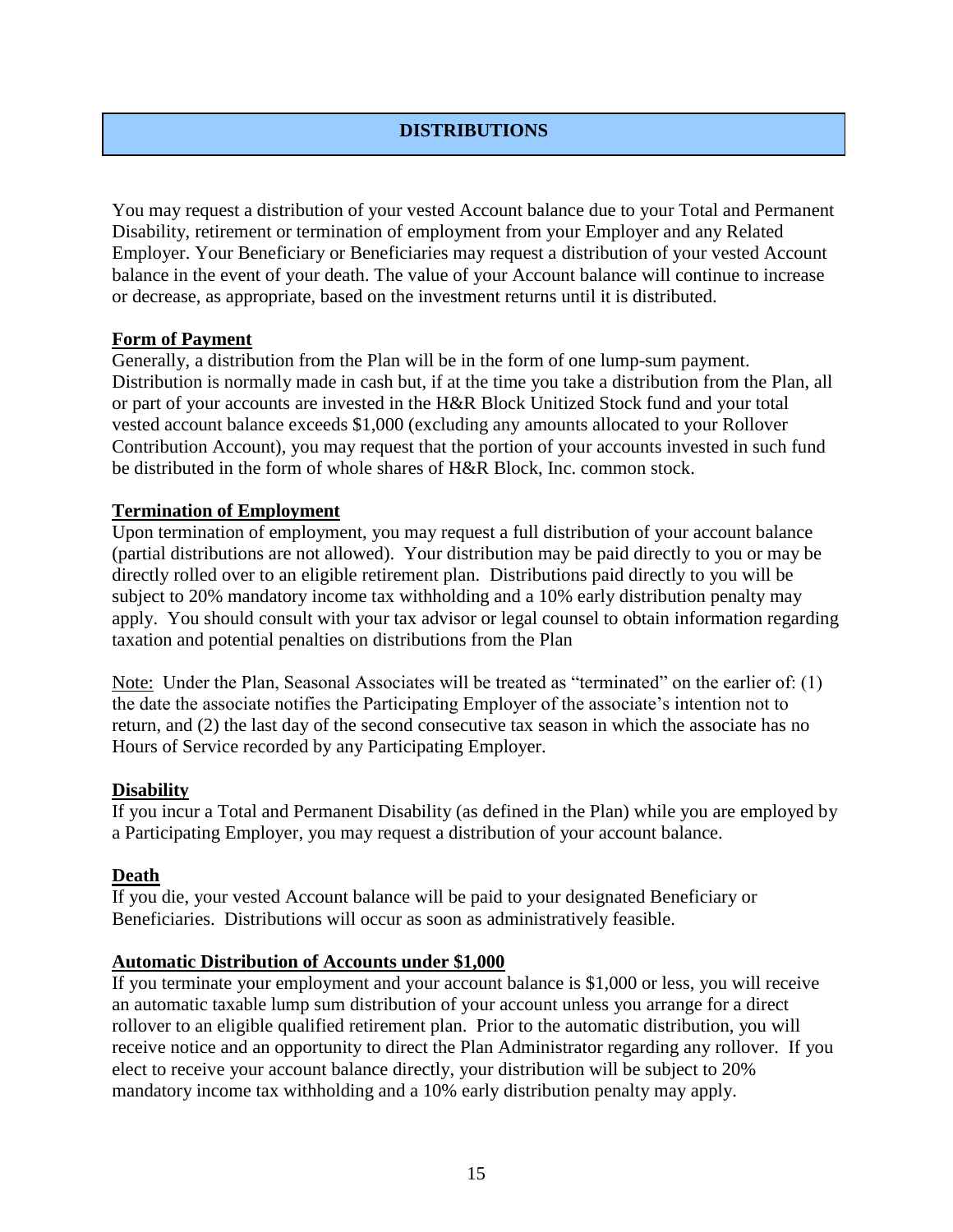### **Required Minimum Distributions**

You are required by law to receive a required minimum distribution from the Plan no later than April 1 of the calendar year following the later of: (1) the calendar year in which you attain age 70 ½, or (2) the calendar year in which you terminate your employment after turning 70 ½. If you are a five percent owner of your Participating Employer, you must start receiving your distributions no later than April 1 of the calendar year following the calendar year you turn 70 ½, even if you are actively employed. Once you begin receiving required minimum distributions, you should receive a distribution at least annually until all assets in your account are distributed.

Special rules may apply if you turned age 70 ½ prior to January 1, 1999.

### **Direct Rollovers**

You may elect, at the time and in the manner prescribed by the Employee Benefits Committee to have any portion of an eligible rollover distribution paid directly to an eligible retirement plan. In the event you die prior to distribution, your beneficiary (including a non-spouse beneficiary) may elect a direct rollover to an eligible retirement plan.

### **Qualified Domestic Relations Order**

As a general rule, your interest in your account may not be assigned or alienated. This means that your interest may not be sold, used as collateral for a loan, given away, or otherwise transferred. In addition, creditors may not attach, garnish or otherwise interfere with your account.

There is an exception to this general rule. The Plan must honor a qualified domestic relations order. A qualified domestic relations order or "QDRO" is a judgment, decree, or order of a court relating to the provision of child support, alimony payments, or marital property rights to your spouse, former spouse, child, or other dependent that meets certain requirements specified in the Internal Revenue Code. If a qualified domestic relations order is received by the Plan, all or a portion of your interest in the Plan may be used to satisfy the obligation. The Plan will determine the validity of any domestic relations orders it receives.

Copies of the Plan's Qualified Domestic Relations Order Procedures and model documents pertaining to Qualified Domestic Relations Orders are available without charge to you and your (former) spouse or children by calling the Benefits Department at 816-854-3000 or 877- 2CALLHR (1-877-222-5547).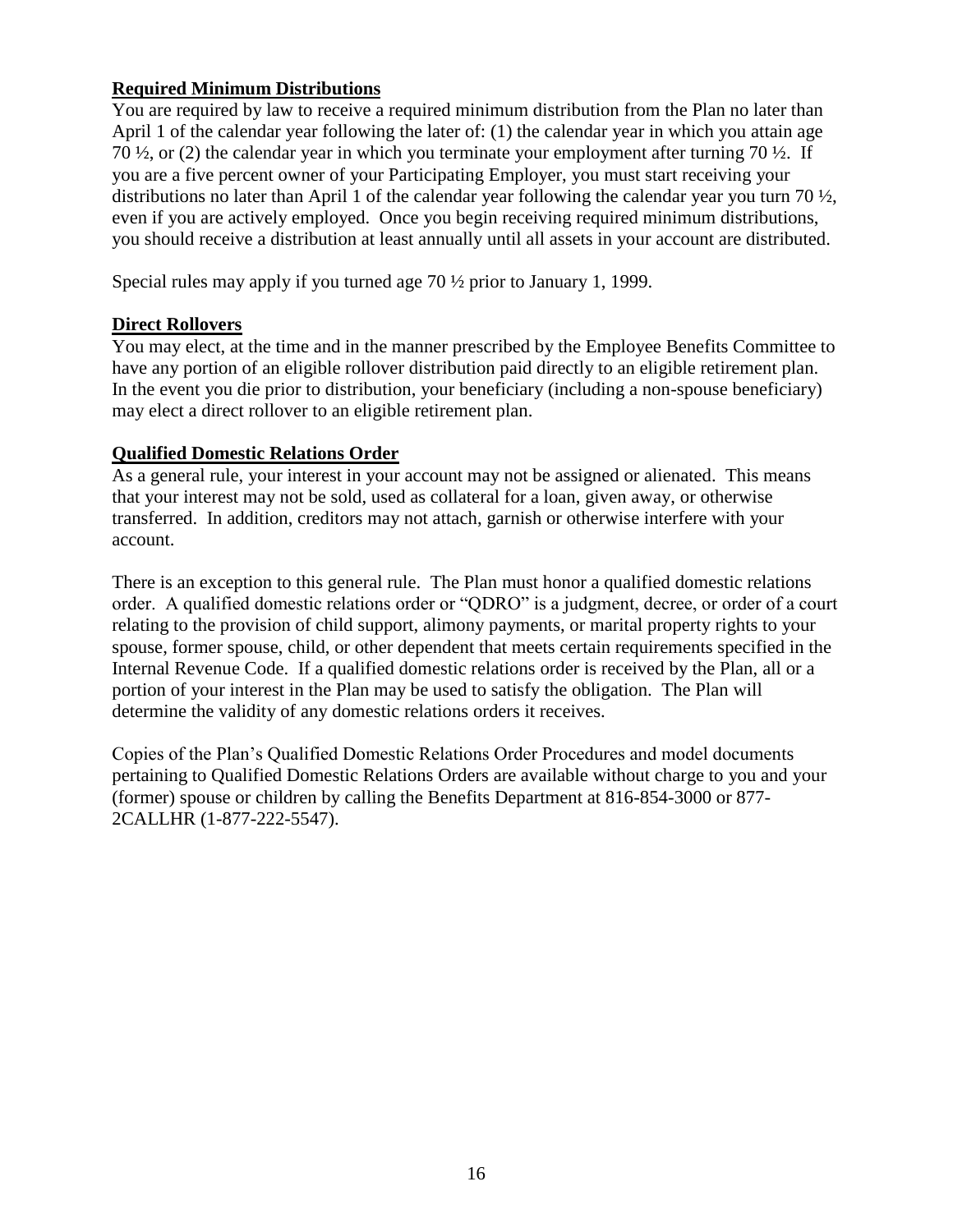### **MISCELLANEOUS INFORMATION**

### **Benefits Not Insured**

Certain types of retirement plans are insured by a government agency known as the Pension Benefit Guaranty Corporation. By law, the benefits under profit sharing plans such as the H&R Block Retirement Savings Plan, however, are not covered by such insurance.

### **Attachment**

Your account may not be attached, garnished, assigned or used as collateral for a loan except as required by law. This means that your creditors may not attach, garnish or otherwise interfere with your account except through a qualified domestic relations order or tax levy by the Internal Revenue Service.

### **Interpretation of the Plan**

The Employee Benefits Committee, or its designee, has the power and discretionary authority to construe the terms of the Plan based on the Plan documents, existing laws and regulations and to determine all questions that arise under the Plan. Such power and authority include, for example, the administrative discretion necessary to resolve issues with respect to eligibility for benefits, disability, and retirement or to interpret any other term contained in the Plan document. The interpretations and determinations made by the Employee Benefits Committee, or its designee, are binding on all Participants, Employees, former Employees, Alternate Payees and Beneficiaries.

### **Plan Amendment**

The Plan Sponsor reserves the authority to amend or change the Plan at any time; however, no amendment can deprive you of benefits to which you are already entitled.

### **Plan Termination**

This Plan was adopted with the expectation that it would be permanent. However, the Plan Sponsor reserves the right to terminate the Plan at any time. A complete discontinuance of contributions by the Plan Sponsor will constitute a termination of the Plan.

### **Federal Tax Aspects of Plan Participation**

The tax consequences of your participation in the Plan are your responsibility. This explanation is only a brief description of the U.S. federal income tax consequences related to your participation in the Plan. This description is based on current law and current interpretations of the law by the U.S. Department of Treasury and the Internal Revenue Service. Except as noted, no attempt is made to describe state, local or foreign income tax consequences of your participation. The applicable law described in this section is subject to repeal, amendment and different interpretation, and the application of the law will vary depending on your particular circumstances. This description is general in nature and you should not rely on it to determine your own individual tax consequences.

You are strongly urged to consult a tax advisor with respect to your particular situation, and for information regarding the application of state and local tax law.

The Plan is intended to be a "tax-qualified" plan under section  $401(a)$  of the Internal Revenue Code, which gives your benefits under the plan special tax treatment while held in Trust by the Plan and when distributed to you from the Plan.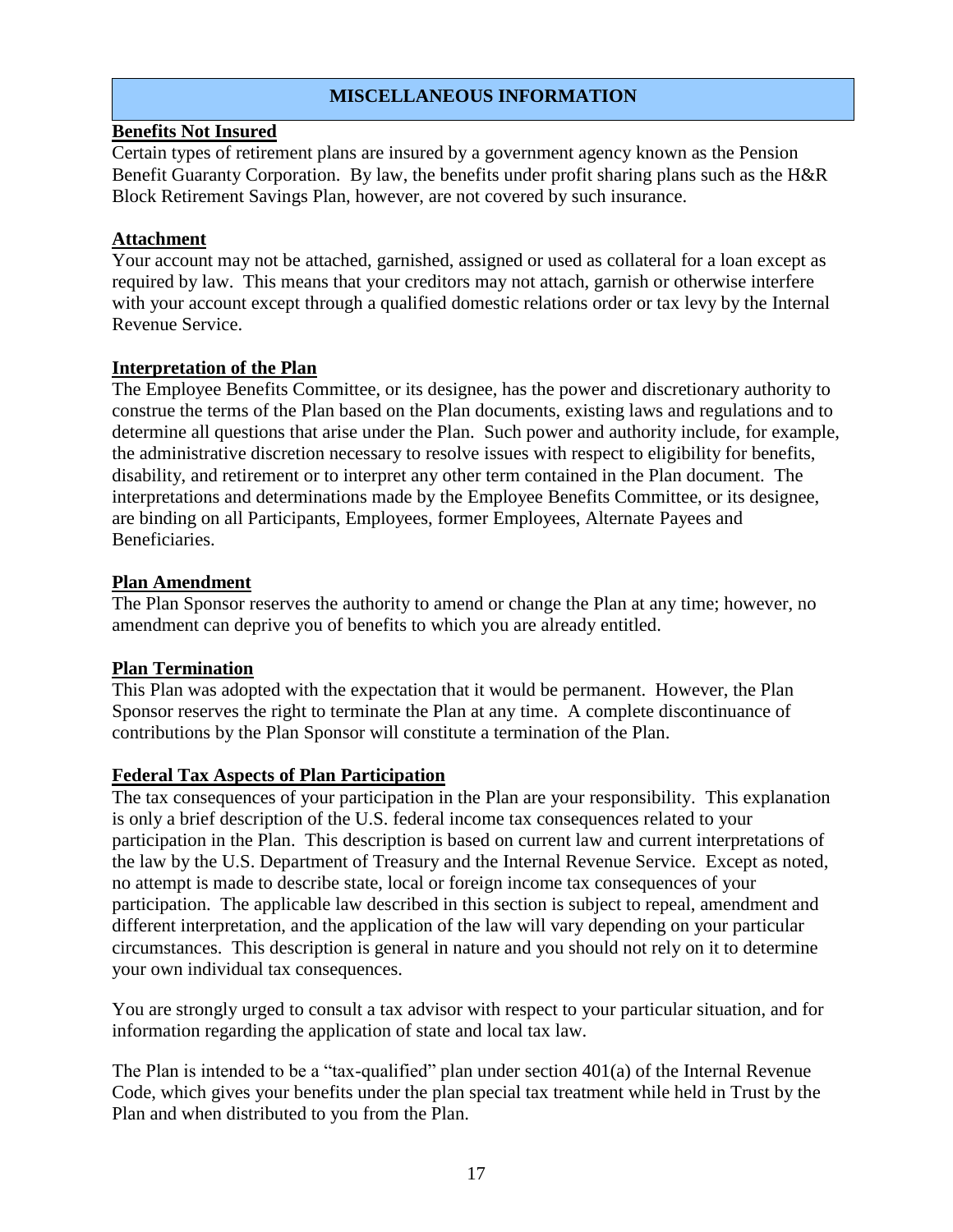The following may be questions you have regarding the tax consequences related to your participation in the Plan:

### *Am I taxed on amounts contributed to Plan?*

You are not subject to ordinary income taxes on Elective Deferrals, Catch-up Contributions, Matching Contributions or Rollover Contributions when made to the Trust. However, your Elective Deferrals and Catch-up Contributions remain subject to Social Security and Medicare (FICA) withholding. You also are not taxed on any earnings on your Account as long as the earnings remain in the Trust.

Elective Deferrals, Catch-Up Contributions and Matching Contributions are deductible by your Employer in the year for which they are made.

### *How am I taxed on amounts distributed from the Plan?*

Generally you will be taxed on the amount of cash distributed at ordinary income tax rates when you receive a withdrawal or distribution from the Plan, unless you elect to roll over (deposit) the distribution to an IRA or other eligible retirement plan as discussed below.

**NOTE**: To the extent your distribution contains after-tax contributions contributed to your Voluntary Employee Contribution Account before August 1,1997, those contributions are not taxed when distributed, but earnings on such contributions are taxed at distribution.

If you receive a "lump sum distribution" from the Plan and all or part of the distribution consists of H&R Block, Inc. Common Stock, you may be eligible for special tax treatment. For purposes of this special tax treatment, a "lump sum distribution" means a distribution, within a single tax year, of your entire vested account balance from the Plan (and certain other plans sponsored by the Employer) on account of your termination of employment or death, or after you attain age 59½ or become disabled.

Under this special tax rule, you are not taxed on the gain in value (called "net unrealized appreciation" or "NUA") on the H&R Block, Inc. Common Stock at the time it is distributed to you. You are taxed on that NUA only when you actually sell the H&R Block, Inc. Common Stock. At the time of distribution from the Plan, you will be taxed only on the amount of cash distributed to you and on the Plan's "basis" in (i.e., the amount it paid for) the H&R Block, Inc. Common Stock you receive. The Plan's basis in the H&R Block, Inc. Common Stock becomes your basis in the Common Stock. When you later sell the H&R Block, Inc. Common Stock, you will be taxed on the difference between the sales proceeds and your cost basis. The portion of this amount that represents the gain in value of the H&R Block, Inc. Common Stock while it was held by the Plan (the NUA) is taxed at the long-term capital gains rate. The portion of this amount that represents the gain in value of the H&R Block, Inc. Common Stock after it was distributed to you will also be taxed at the long-term capital gains rate, but only if you hold the H&R Block, Inc. Common Stock for at least 12 months after the date of distribution. NUA special tax treatment is optional. You may instead elect to have the entire amount of your distribution taxed at your ordinary income tax rates at the time of distribution.

You should be aware that if you elect to roll over the H&R Block, Inc. Common Stock you receive in a lump sum distribution from the Plan, you will not be eligible for the NUA special tax treatment when you later take a distribution from your IRA or other eligible retirement plan. Previous IRS rulings, however, indicate that you may be able to take advantage of the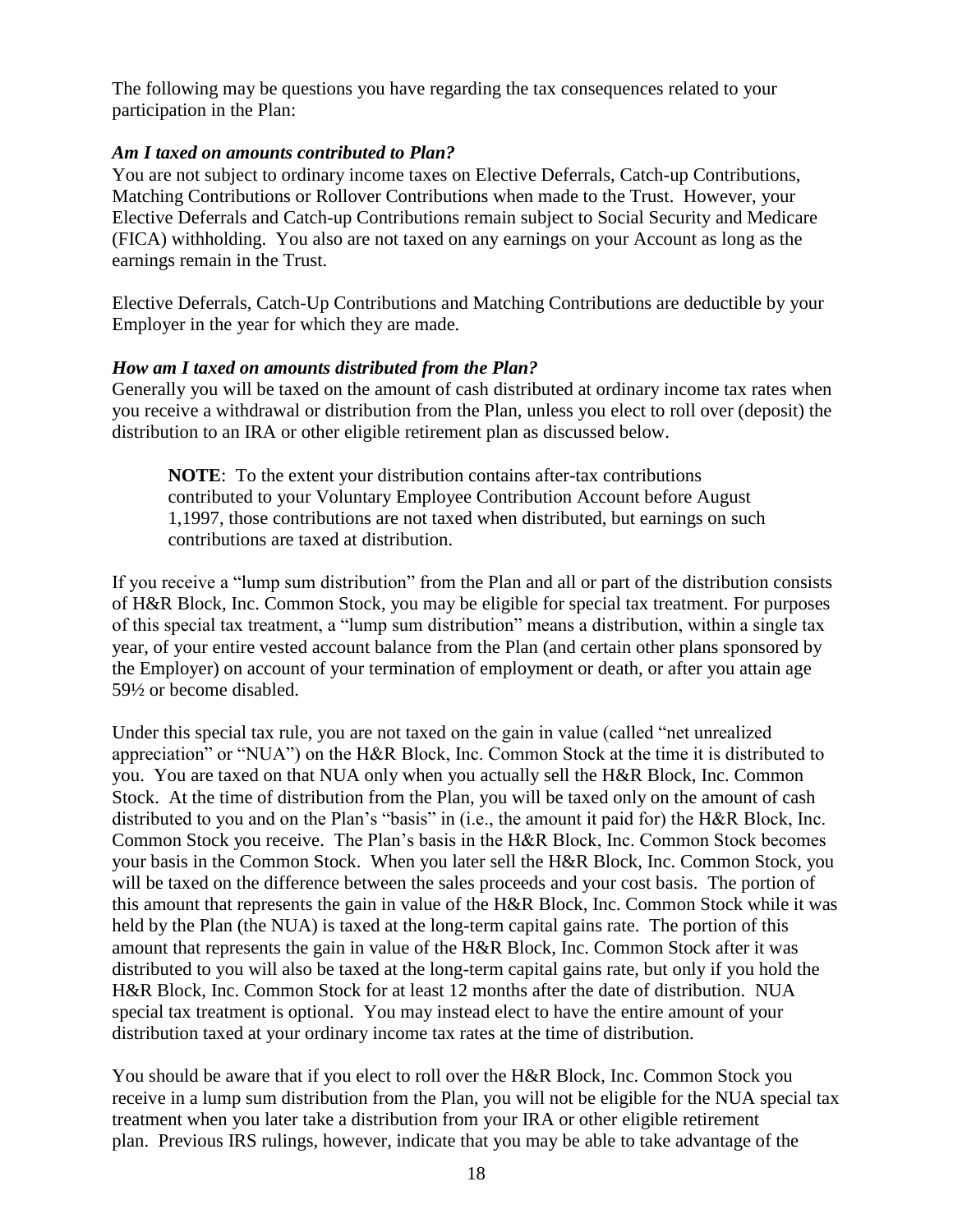NUA special tax treatment if you roll over the cash you receive as part of a lump sum distribution from the Plan and have the shares of H&R Block, Inc. Common Stock distributed from the Plan directly to you.

If you attained age 50 before January 1, 1986, you (and your beneficiary, where applicable) may also be able to elect "10-year forward income averaging" treatment or special capital gains treatment, which may reduce your tax liability.

These tax rules are very complex. You should consult with your tax advisor before electing any distribution from the Plan.

### *Can I roll over all or a portion of my Account?*

Generally you may roll over any portion of your distribution from the Plan other than: (a) the portion of the distribution required as a result of attaining age 70½ (or otherwise required under Code section 401(a)(9)), (b) any distribution made on account of financial hardship, (c) any distribution made in installments over a period of 10 or more years or based upon life expectancy; (d) plan loans treated as deemed distributions because of default on the loan, or (e) any distribution that is reasonably expected to total less than \$200 during a year.

The otherwise taxable portion of an eligible withdrawal or distribution that is rolled over (deposited) to another qualified retirement plan, a Code Section 403(b) plan of a tax-exempt employer, a Code Section 457(b) plan of a governmental employer, or an IRA (other than a Roth IRA) is not taxable to you in the year of the rollover. You must elect a direct rollover or complete a rollover to the plan or IRA within 60 days after you receive the payment. The amount rolled over is generally taxed at the time it is distributed from the other plan or IRA. Any amount that is not rolled over is subject to U.S. federal income tax as discussed above.

If you elect to roll over all or any eligible portion of your distribution to a Roth IRA, the amount rolled over to the Roth IRA will be subject to U.S. federal income tax for the year the rollover occurs.

### *Will income taxes be withheld from my distribution?*

The Trustee is required to withhold U.S. federal income tax equal to 20% of the taxable portion of an eligible rollover or distribution paid to you that is not directly rolled over to another qualified retirement plan, a Code Section 403(b) plan of a tax-exempt employer, a Code Section 457(b) plan of a governmental employer, or an IRA. There is no withholding if you roll over the payment directly to the plan or IRA and the distribution check is made payable to the trustee or custodian of that plan or IRA. (Note that you may voluntarily choose to have taxes withheld from amounts you roll over to a Roth IRA). The same general rules apply to payments made to your beneficiary after your death and to any payments made to your spouse or former spouse under a qualified domestic relations order.

If you receive distribution entirely in H&R Block, Inc. Common Stock, taxes will not be withheld. If you receive distribution partly in H&R Block, Inc. Common Stock and partly in cash, the cash portion will be withheld, up to 20% of the total taxable amount of the distribution.

If you do not elect a direct rollover (and thus receive an actual distribution), you may still roll over those funds to another qualified retirement plan, a Code Section 403(b) plan of a tax-exempt employer, a Code Section 457(b) plan of a governmental employer or an IRA, as long as you do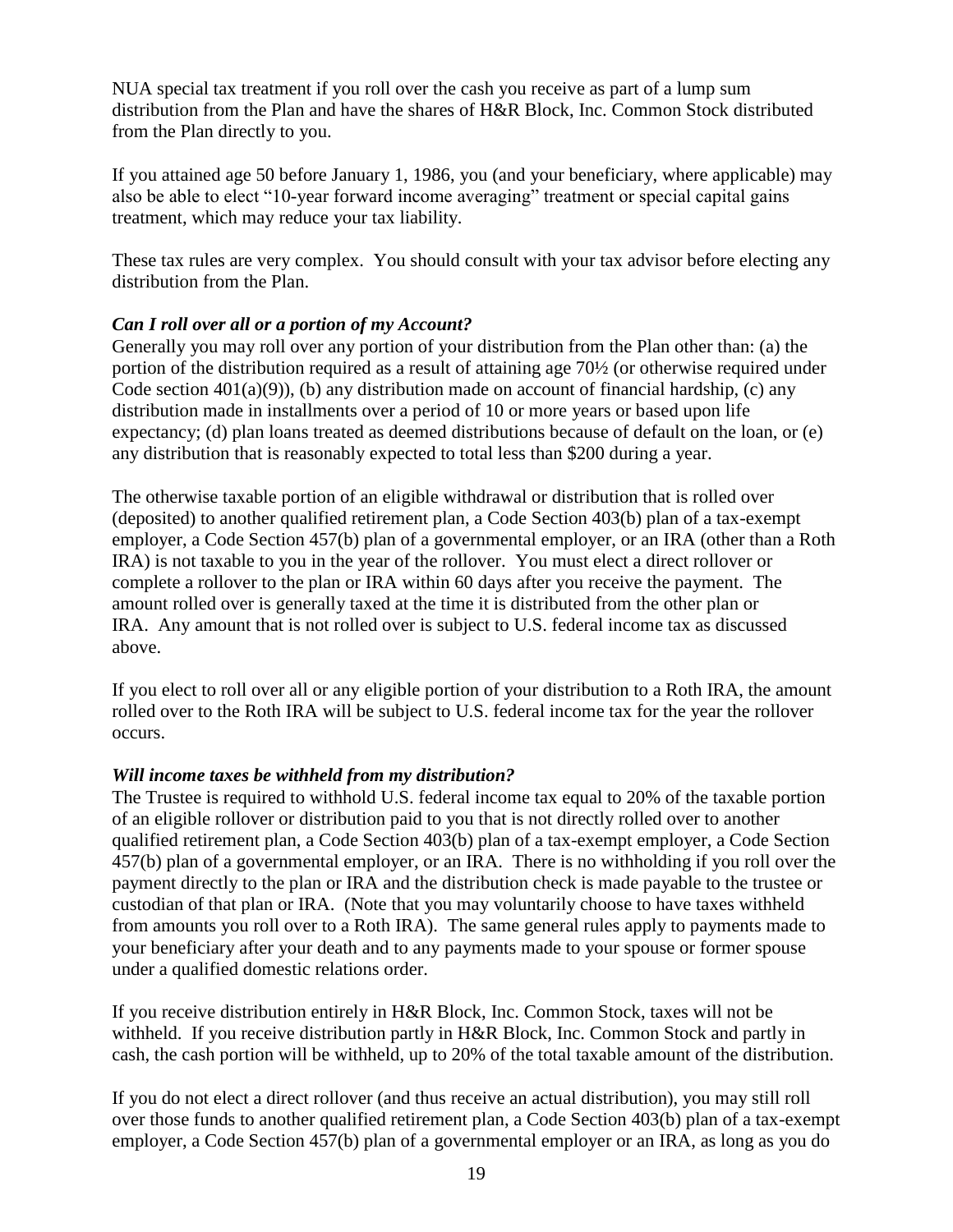so within 60 days after you received the distribution. If you want to rollover 100% of your distribution to an IRA or other plan, however, you will have to use other money to replace the 20% that was withheld on your distribution. If you only roll over the 80% that you received, you will be taxed on the 20% that was withheld and that is not rolled over. The amount rolled over within the 60 day period will not be subject to U.S. federal income tax until you take it out of the IRA or plan.

The Trustee will withhold U.S. federal income tax from the taxable portion of any distribution not eligible for rollover to another plan or IRA, unless you choose to have no taxes withheld. Withholding is at a 10% rate on that portion of a lump sum payment which may not be rolled over. Failure to complete and return a tax withholding form will automatically result in the withholding of U.S. federal income tax from the taxable portion of a distribution which may not be rolled over to another plan or IRA. This does not apply to plan loans that are deemed to be distributed because of default on the loan.

If you are a nonresident alien (e.g., an individual who is not a U.S. citizen or U.S. resident) and you do not do a direct rollover to a (United States) IRA or employer plan, instead of withholding 20%, the Plan is generally required to withhold 30% of the payment for federal income taxes unless you provide a Form W-8BEN claiming that you are entitled to a reduced rate of withholding under an income tax treaty. If the amount withheld exceeds the amount of tax you owe (as may happen if you do a 60-day rollover), you may request an income tax refund by filing Form 1040NR and attaching your Form 1042-S.

### *When is the additional ten percent tax applicable to my distribution?*

A 10% additional tax is imposed on the taxable portion of most withdrawals and distributions made before age 59½. For example, if you receive a lump sum distribution as described above at age 50, the 10% penalty will be applied to the amount of cash you receive plus the Plan's basis in any H&R Block, Inc. common stock you receive. However, this additional tax is not imposed on some distributions, including distributions made on account of your death or disability, distributions to the extent of the available medical expense deductions, or distributions made after your separation of employment if the separation occurs at age 55 or older.

Amounts rolled over to a Roth IRA are not subject to the 10% additional tax. Any payment made to your surviving spouse or other beneficiary or to an alternate payee pursuant to a qualified domestic relations order is not subject to the 10% additional tax.

You can avoid the 10% additional tax and postpone payment of U.S. federal income tax on an eligible distribution from the Plan by rolling over the eligible portion into another qualified retirement plan, a Code Section 403(b) plan of a tax-exempt employer, a Code Section 457(b) plan of a governmental employer, or an IRA through a direct rollover, or within 60 days after receiving a direct distribution.

The Plan's Trustee will not withhold any additional amount from your distribution as the result of the 10% additional tax. You are required to report and pay this tax with your individual federal income tax return.

You should consult a professional tax advisor for more detailed information about the 10% additional tax and when it applies.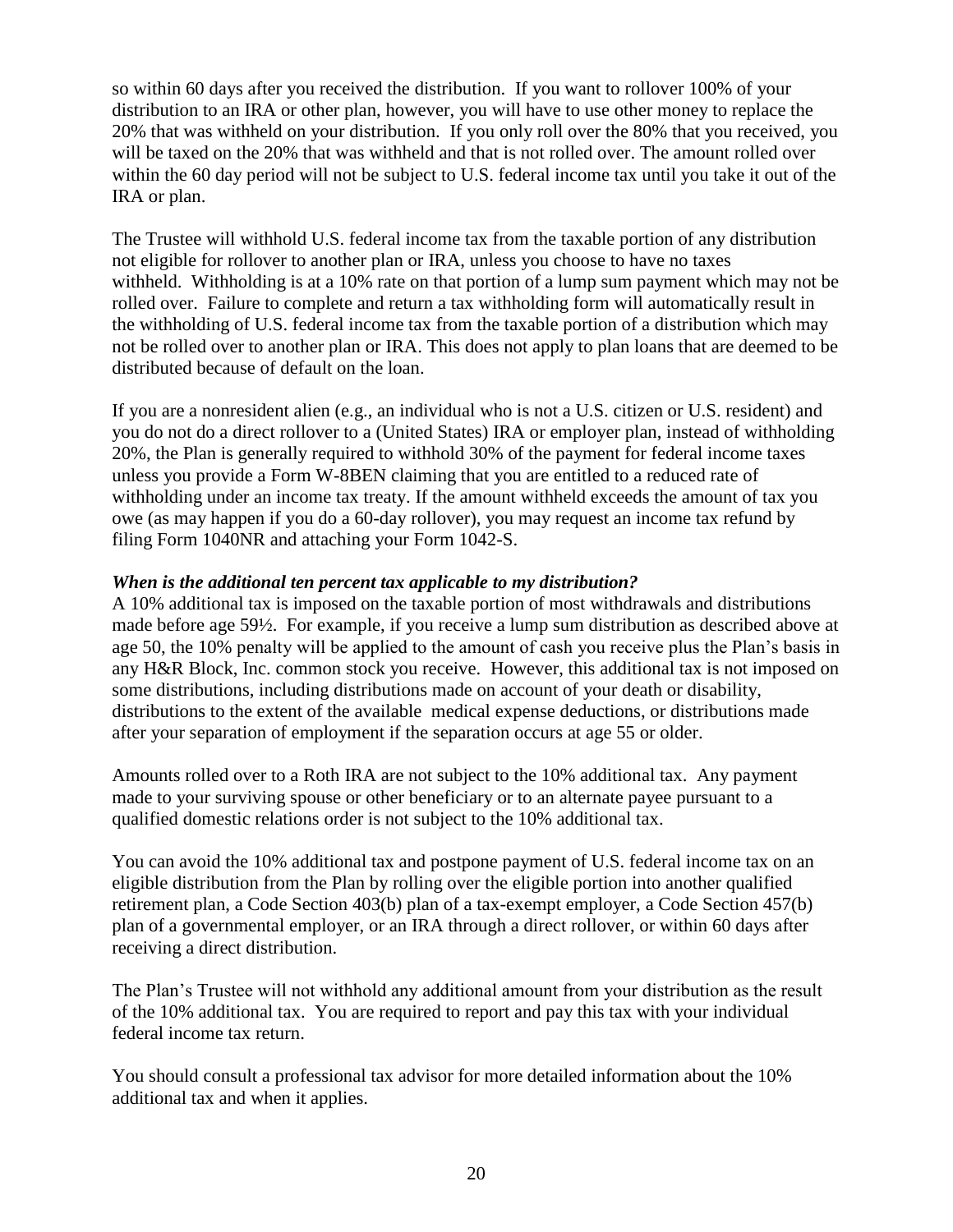### *How are loans taxed?*

Under current tax law, loans made from the Plan, regardless of their purpose, are not considered taxable income to the participant unless a default occurs. If you default on a loan from the Plan, you are considered to have a taxable distribution of your outstanding loan, and you will receive a tax statement for the year of default that will show the amount of income to report as a result.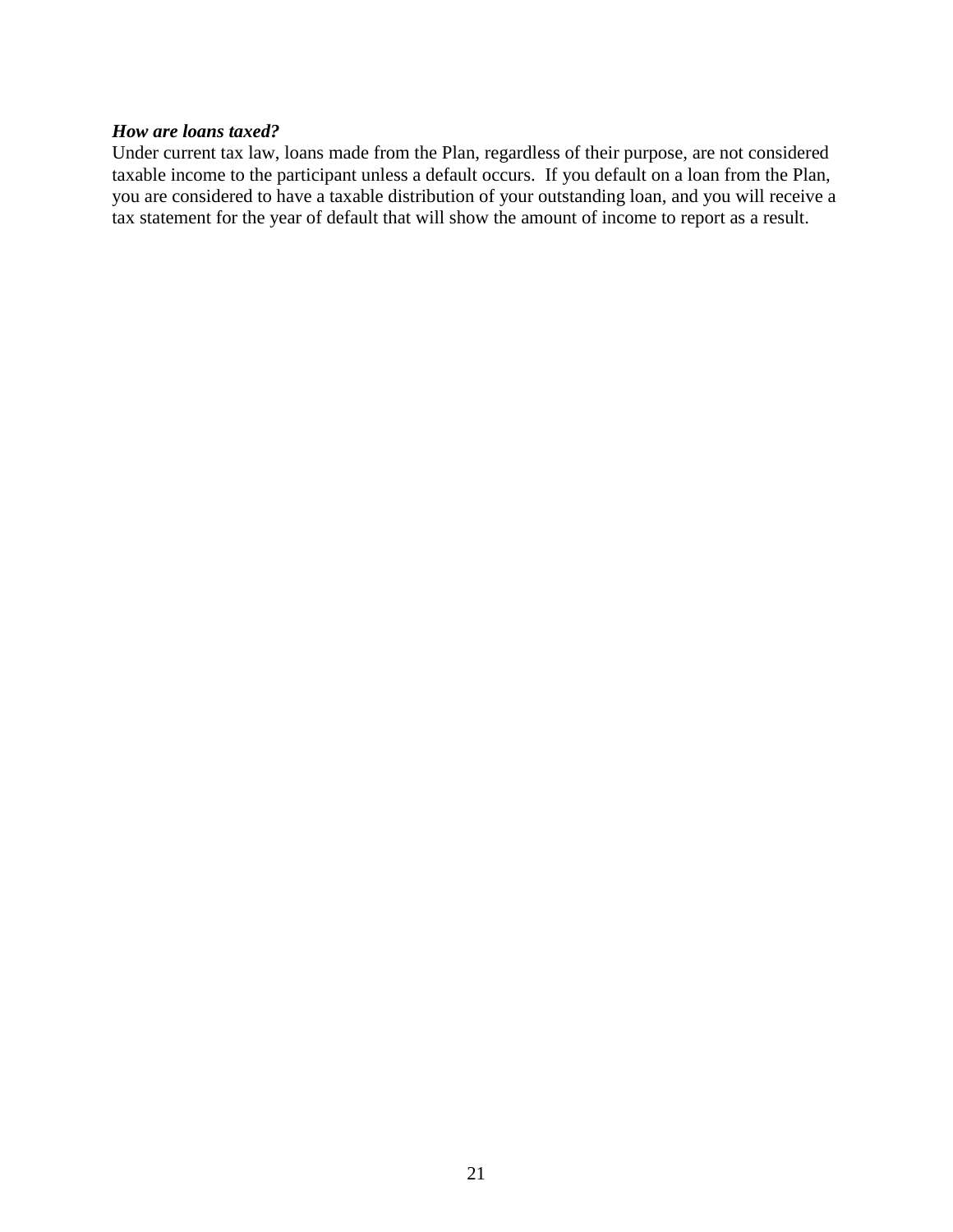### **PARTICIPANT CLAIMS**

### **Claims by Participants and Beneficiaries**

Benefits will be paid to participants and their beneficiaries without the necessity of formal claims. You or your beneficiaries, however, may make a request for any benefits under the Plan to which you may be entitled. Any such request must be made in writing, and submitted to the Employee Benefits Committee. Your request for benefits under the Plan will be considered a claim for Plan benefits, and it will be subject to a full and fair review. If your claim is wholly or partially denied, the Employee Benefits Committee will furnish you with a written notice of this denial. This written notice will be provided to you within 90 days after the receipt of your claim by the Employee Benefits Committee. The written notice will contain the following information:

- a) the specific reason or reasons for the denial;
- b) the specific reference to those Plan provisions on which the denial is based;
- c) a description of any additional information or material necessary to perfect your claim and an explanation of why such material or information is necessary; and
- d) appropriate information as to the steps to be taken if you or your beneficiary wishes to submit your claim for review.

If notice of the denial of a claim is not furnished to you within 90 days after the receipt of your claim by the Employee Benefits Committee, your claim will be deemed denied.

If your claim for benefits under the Plan has been denied or is deemed denied, and you wish to submit your claim for review, you must appeal the adverse determination. In such event, you must, within 75 days after you received the written notice of the denial of your claim for benefits (or if no written denial of your claim was provided, no later than 75 days after the deemed denial of your claim), submit in writing to the Employee Benefits Committee the issues and comments you feel are pertinent to permit it to reexamine all facts and make a final determination with respect to the denial. The Employee Benefits Committee will advise you of its decision within 60 days of your written request for review unless special circumstances (such as a hearing) require an extension of time, in which case the Employee Benefits Committee will make a decision as soon as possible, but no later than 120 days after its receipt of a request for review. The Employee Benefits Committee's decision on review will be communicated to you in writing and will include specific references to those Plan provisions on which the denial is based. If the Employee Benefits Committee's decision on review is not furnished to you within the time limitation described above, your claim will be deemed denied on review.

In addition to the appeal procedures provided by the Plan, ERISA affords you and your beneficiaries the right to bring a civil action to obtain any equitable relief to which you and your beneficiaries feel entitled after the remedies provided under the Plan are exhausted. All legal action must be brought against the Plan within one year from the date payment is made to you under the Plan or, if no payment is made, the date your request for benefits is denied, in whole or in part, by the Employee Benefits Committee on appeal (or, if earlier, the date the Employee Benefits Committee fails to respond to a claim or appeal within the time period provided above.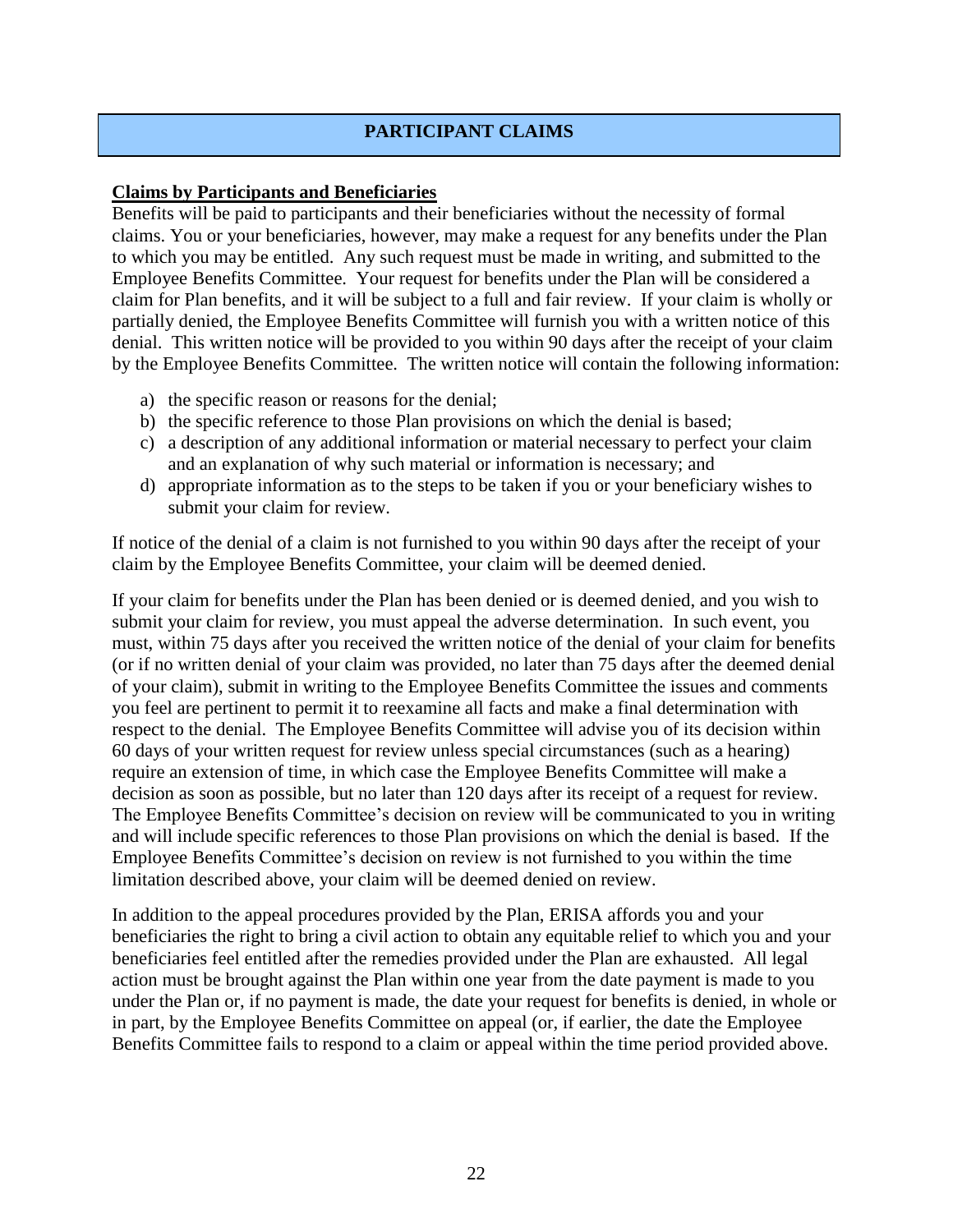### **PARTICIPANT RIGHTS**

### **Your Rights under the Employee Retirement Income Security Act (ERISA)**

As a participant in the Plan, you are entitled to certain rights and protections under ERISA.

### **Right to Information**

ERISA provides that as a Plan participant you are entitled to:

- a) Examine, without charge, at the Plan Administrator's office and other specified locations, all Plan documents, including insurance contracts and a copy of the latest annual report (Form 5500 Series) filed by the Plan with the U.S. Department of Labor and available at the Public Disclosure Room of the Employee Benefits Security Administration.
- b) Obtain copies of all Plan documents and other Plan information upon written request to the Plan Administrator. The Plan Administrator may impose a reasonable charge for the copies.
- c) Receive a summary of the Plan's annual financial report. The Plan Administrator is required to furnish each participant with a copy of this summary annual report.
- d) Obtain a statement telling you the total amount you have in your Plan accounts and the amount which you would have a right to receive if you stop working under the Plan now. If you do not have a present right to any amount in your Plan accounts, the statement will tell you how many more years you have to work to get a non-forfeitable right in your Accounts. **This statement must be requested in writing and is not required to be given more than once a year. The Plan must provide the statement free of charge.**

### **Prudent Actions by Plan Fiduciaries**

In addition to creating rights for Plan participants, ERISA imposes duties upon the people who are responsible for the operation of the Plan. The people who operate your Plan, called "fiduciaries," have a duty to do so prudently and in the interest of you and other Plan participants and beneficiaries. No one, including your employer or any other person, may fire you or otherwise discriminate against you in any way to prevent you from obtaining a Plan benefit or exercising your rights under ERISA.

### **Enforcing Your Rights**

If your claim for a Plan benefit is denied or ignored, in whole or in part, you have a right to know why this was done, to obtain copies of documents relating to the decision without a charge, and to appeal any denial, all within certain time schedules.

Under ERISA, there are steps you can take to enforce the above rights. For instance, if you request materials from the Plan and do not receive them within 30 days, you may file suit in a Federal court. In such a case, the court may require the Plan Administrator to provide the materials and pay you up to \$110 a day until you receive the materials, unless the materials were not sent because of reasons beyond the control of the Plan Administrator.

If you have a claim for benefits that is denied or ignored, in whole or in part, you may file suit in a state or Federal court. In addition, if you disagree with the Plan's decision or lack thereof concerning the qualified status of a domestic relations order, you may file suit in Federal court. If it should happen that Plan fiduciaries misuse the Plan's money, or if you are discriminated against for asserting your rights, you may seek assistance from the U.S. Department of Labor, or you may file suit in Federal court. The court will decide who should pay court costs and legal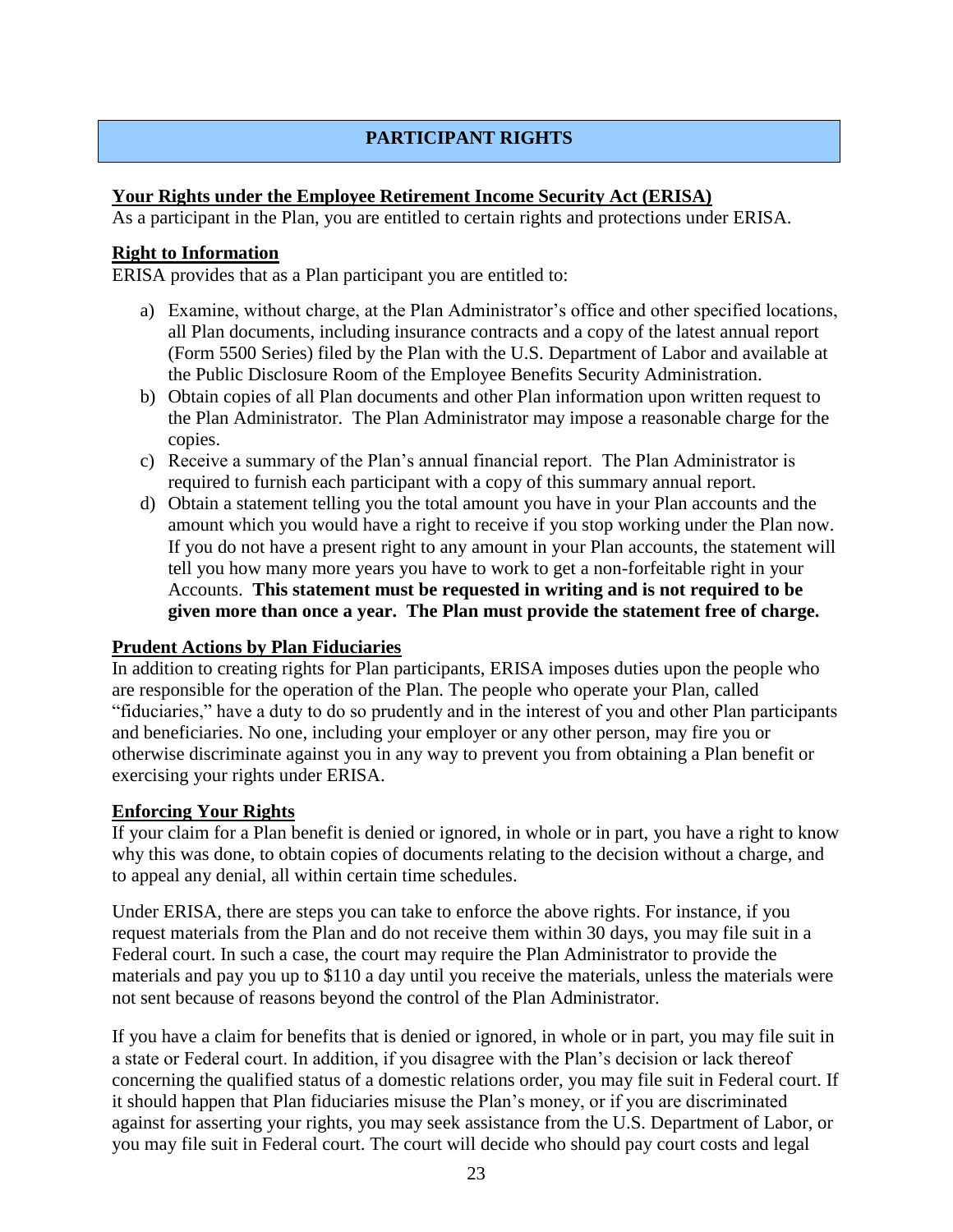fees. If you are successful, the court may order the person you have sued to pay these legal fees. If you lose, the court may order you to pay these costs and fees, for example, if it finds your claim is frivolous.

### **Assistance with your Questions**

If you have any questions about your Plan, you should contact the Plan Administrator. If you have any questions about this statement or about your rights under ERISA, or if you need assistance in obtaining documents from the Plan Administrator, you should contact the nearest office of the Employee Benefits Security Administration, U.S. Department of Labor, listed in your telephone directory or the Division of Technical Assistance and Inquiries, Employee Benefits Security Administration, U.S. Department of Labor, 200 Constitution Avenue N.W., Washington, D.C. 20210.

You may also obtain certain publications about your rights and responsibilities under ERISA by calling the publications hotline of the Employee Benefits Security Administration.

### **Your Responsibilities**

You are responsible for providing the Plan Administrator with information that is to the best of your knowledge both truthful and accurate. If you willfully and knowingly provide untruthful or inaccurate information, benefits will be determined according to the true facts, and disciplinary action may be taken.

The investment options available through the Plan reserve the right to modify or withdraw the exchange privilege.

Unless otherwise noted, transaction requests confirmed after the close of the market, normally 4 p.m. Eastern time, or on weekends or holidays, will receive the next available closing prices. Requests received by Fidelity to sell units of a unitized stock fund before the close of the market will be processed at that day's closing price only if there is sufficient liquidity in the fund. If not, requests to sell units of the stock fund will be suspended. As liquidity is restored, suspended transactions will be processed, generally on a first-in, first-out basis, at the closing price for the processing date. Please contact Fidelity to learn if your request to sell units of your plan's unitized stock fund has been suspended.

This document provides only a summary of the main features of the H&R Block Retirement Savings Plan and the Plan document will govern in the event of discrepancies.

Fidelity Management & Research Company manages Fidelity mutual funds.

The Plan is intended to be a participant-directed plan as described in Section 404(c) of ERISA, which means that fiduciaries of the Plan are ordinarily relieved of liability for any losses that are the direct and necessary result of investment instructions given by a participant or beneficiary.

Before investing in any mutual fund, please carefully consider the investment objectives, risks, charges and expenses. For this and other information, call or write Fidelity for a free prospectus. Read it carefully before you invest.

The foregoing description of the Plan has been provided in compliance with ERISA and federal securities laws, and is only a summary of its more important features. The full terms of the Plan are set forth in detail in a document titled "H&R Block Retirement Savings Plan," which is on file at the address of the Company. The full text of the Plan controls in every case and is not modified or affected in any way by the contents of this Summary Plan Description.